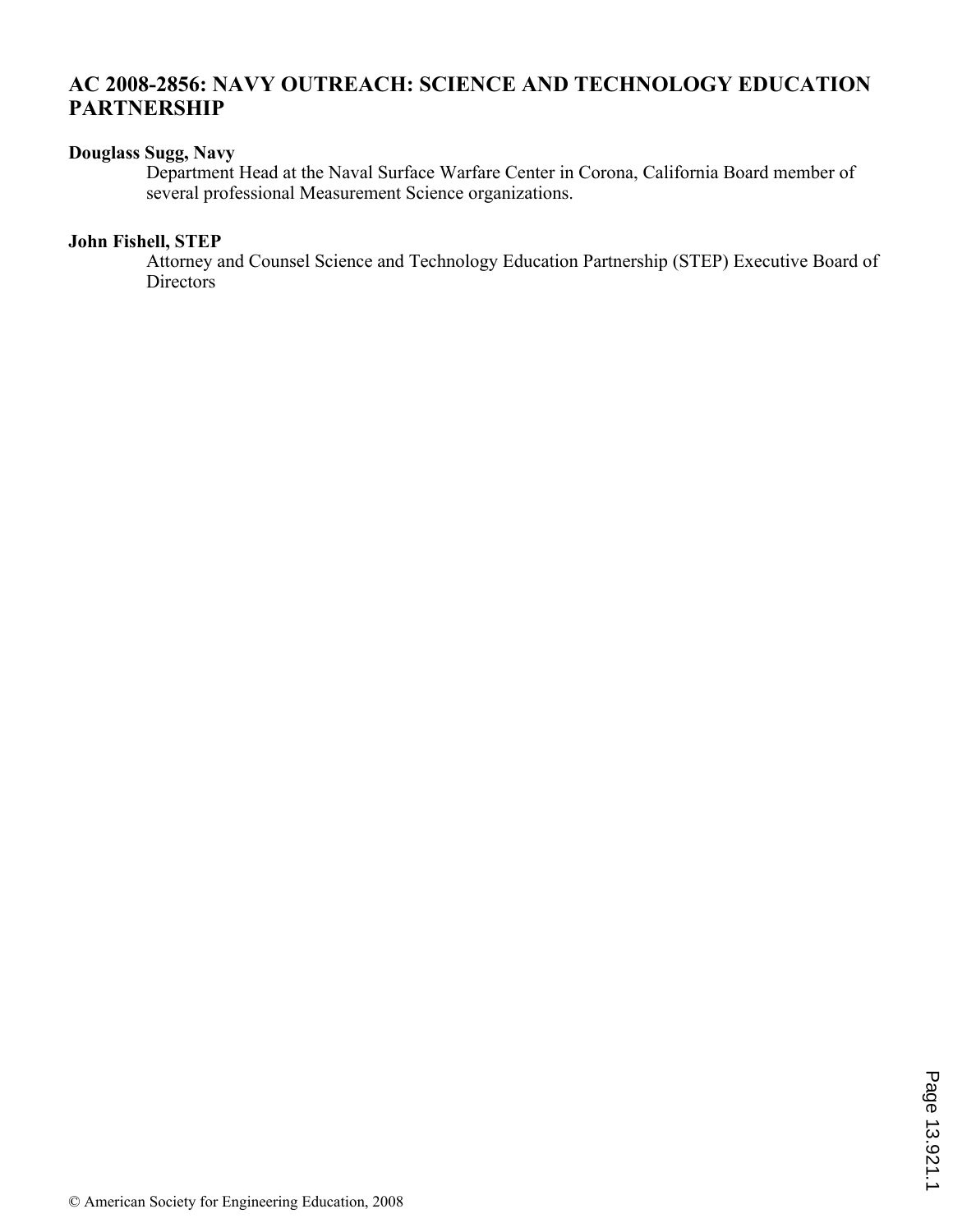# **NAVY OUTREACH: The Science and Technology Education Partnership (STEP) Program**

#### **Abstract:**

The Science and Technology Education Partnership (STEP) is addressed as an outreach activity to strengthen the metrology profession. The Navy Metrology Engineering Center and Measurement Science and Technology Laboratory are located at the Naval Surface Warfare Center, Corona, CA. Since narrowly surviving the 1995 Base Realignment and Closure (BRAC) round, the Center needed a long term strategic approach to providing a pipeline of engineers to replace those lost during the BRAC process and a plan to replace the mass of baby boomers approaching retirement in the next 15 to 20 years. The Center developed a proactive approach to maintaining a pipeline of engineers that involved numerous outreach activities into the university and college systems and into local high schools that helped solve more immediate needs. However, it became clear that the lack of numbers of qualified students "entering" the engineering educational pipeline was the limiting factor in meeting the needs for the increasing demand for engineers.

The Navy Metrology Engineering Center has been a proactive and engaged partner in the STEP Program since its inception. STEP is a 501C(3) non-profit corporation funded privately by partner companies investing in the education of our youth in an attempt to raise the numbers of high technology educated workers in our community. STEP's primary mission is to "Inspire students to pursue careers in math, science, engineering and technology" through an innovative, proactive approach that engages students, teachers and the "educational system" to high technology companies, colleges/universities, government activities, and resources to achieve its purpose. STEP is focused on the  $3<sup>rd</sup>$  to  $8<sup>th</sup>$  grade student population with outreach programs into the high school level.

This paper will discuss the underlying studies that led to the founding of STEP and describe its organization, mission, vision and outreach components. The presentation will reveal lessons learned, growing pains, successes and failures as well as achievements over STEP's 8 year history. Correlation of STEP's discoveries to other independent studies will be drawn.

STEP is an example of a locally grown program involving a partnership of companies, government, universities/colleges, and the educational system committed to achieve the goal of increasing the numbers of local students qualified to become America's future scientists and technology professionals. STEP has been an active participant in the science education community in the Inland Empire region of Southern California (Riverside/San Bernardino Counties) for over eight years. STEP partners are committed to making a difference. A two page Executive Summary is attached and provided for convenience.

# **Background:**

This background is included to provide the context of how and why NSWC Corona Division and its Navy Metrology Engineering Center chose to participate in STEP as a continuing outreach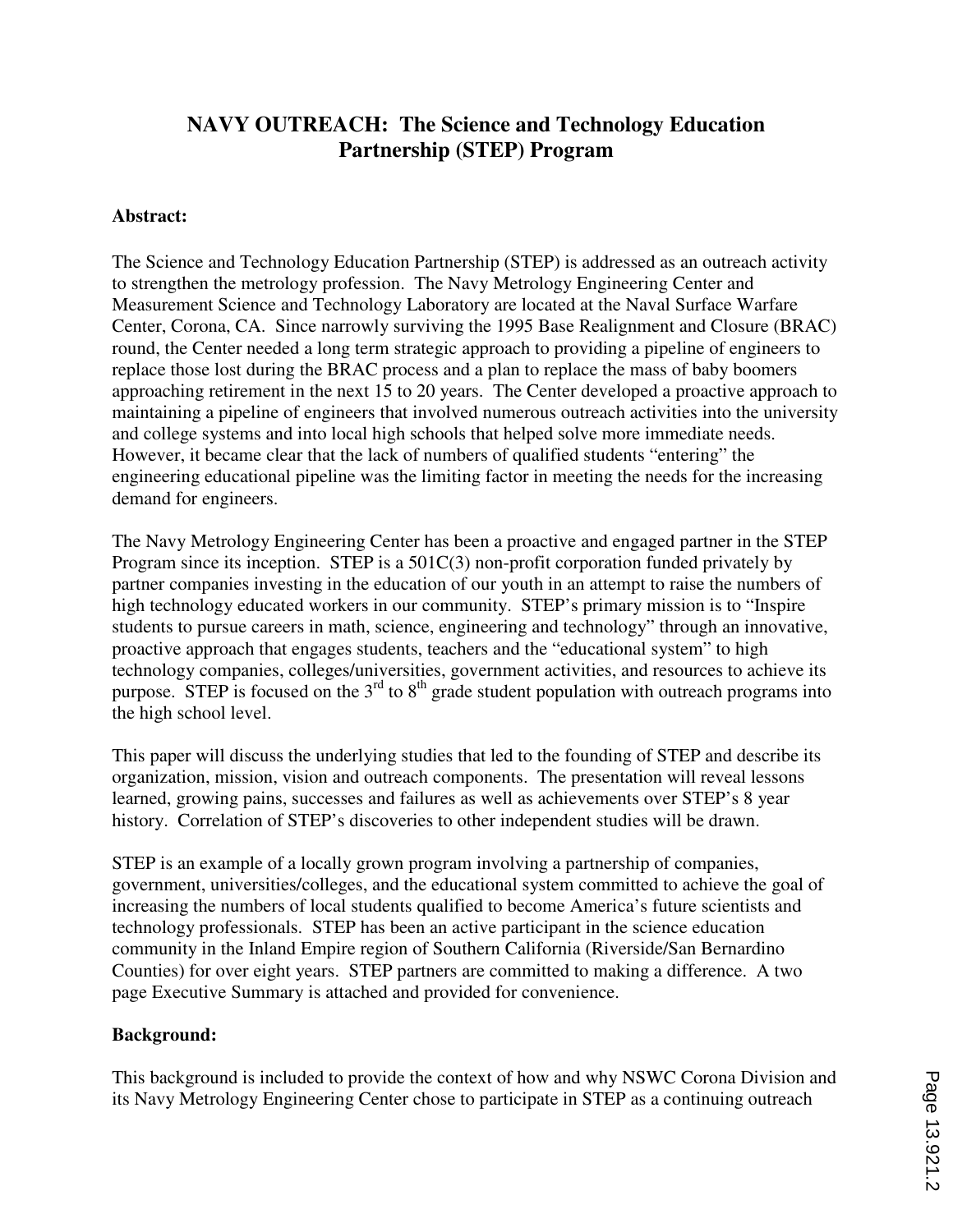activity and to keep it as an important part of its overall human capital strategy. The remainder of the paper will focus on the STEP Program itself.

A consequence of the end to the cold war was that the Department of Defense (DoD) found itself with an excess amount of infrastructure that was no longer required. The excess infrastructure included personnel no longer needed to support our post cold war efforts. This lead to congress authorizing a number of Base Realignment and Closure (BRAC) rounds to be conducted into the mid-1990's that were intended to right size DoD both in physical plant infrastructure as well as in personnel resources. BRAC rounds were conducted every odd numbered year culminating in the last, and most extensive, round occurring in 1995. This periodic BRAC process did reduce the size of DoD. However, several collateral consequences occurred to various sectors of the DoD workforce as a result of the periodic BRAC rounds; one being that DoD scientists and engineers who had been traditionally secure in a safe, stable employment environment were now included in the down sizing actions of BRAC. Some activities experienced large losses of personnel when bases were closed and functions relocated. Some engineers would voluntarily leave to find employment at other non-DoD government agencies to reconnect with a stable, predictable work environment. Others simply left for jobs in industry. Each DoD activity had its own BRAC experience.

The Navy Metrology Engineering Center and Gage and Standards Laboratory (now consolidated into the Measurement Science and Technology Laboratory) are located at the Naval Surface Warfare Center, Corona, CA (NSWC Corona Division). In 1990, there were 1,200 employees at NSWC Corona Division of which about 425 employees worked in the Metrology Engineering Center and associated Laboratory and functions. About 80% were scientists and engineers. Many had 5 to 15 years or more experience. As NSWC Corona Division proceeded through the various BRAC rounds, the work and employee base continued to erode. Less and less technical support was required for the shrinking DoD structure as bases were closed and ships and aircraft were retired and excessed.

By the last BRAC round in 1995, NSWC Corona Division had shrunk to about 670 people and the Metrology Engineering Center was down to 170 (40% of its former total just 5 years earlier). Many of the "survivors" were senior employees with 20 or more years experience with many nearing retirement age. During BRAC 1995, NSWC Corona Division was specifically addressed as a base that was performing important technical functions, but was deemed too small to stand alone. It was identified as an activity that should be closed with its needed functions and personnel to be relocated to other DoD activities. The Metrology Engineering Center functions and associated personnel were proposed to be relocated to a Navy activity in Indiana. This, of course, caused the highly experienced and technical workforce to begin to plan for a potential uprooting of homes and families and relocation to Indiana should the proposal be accepted by the BRAC Commission who had the final say. While the case was argued and reviewed, many employees found jobs in Southern California. Others awaited an outcome. A generous severance package would be available for those who chose to await the final outcome and then be involuntarily separated rather than relocate. One can clearly imagine the multitude of negative effects on the metrology engineering workforce during this time period.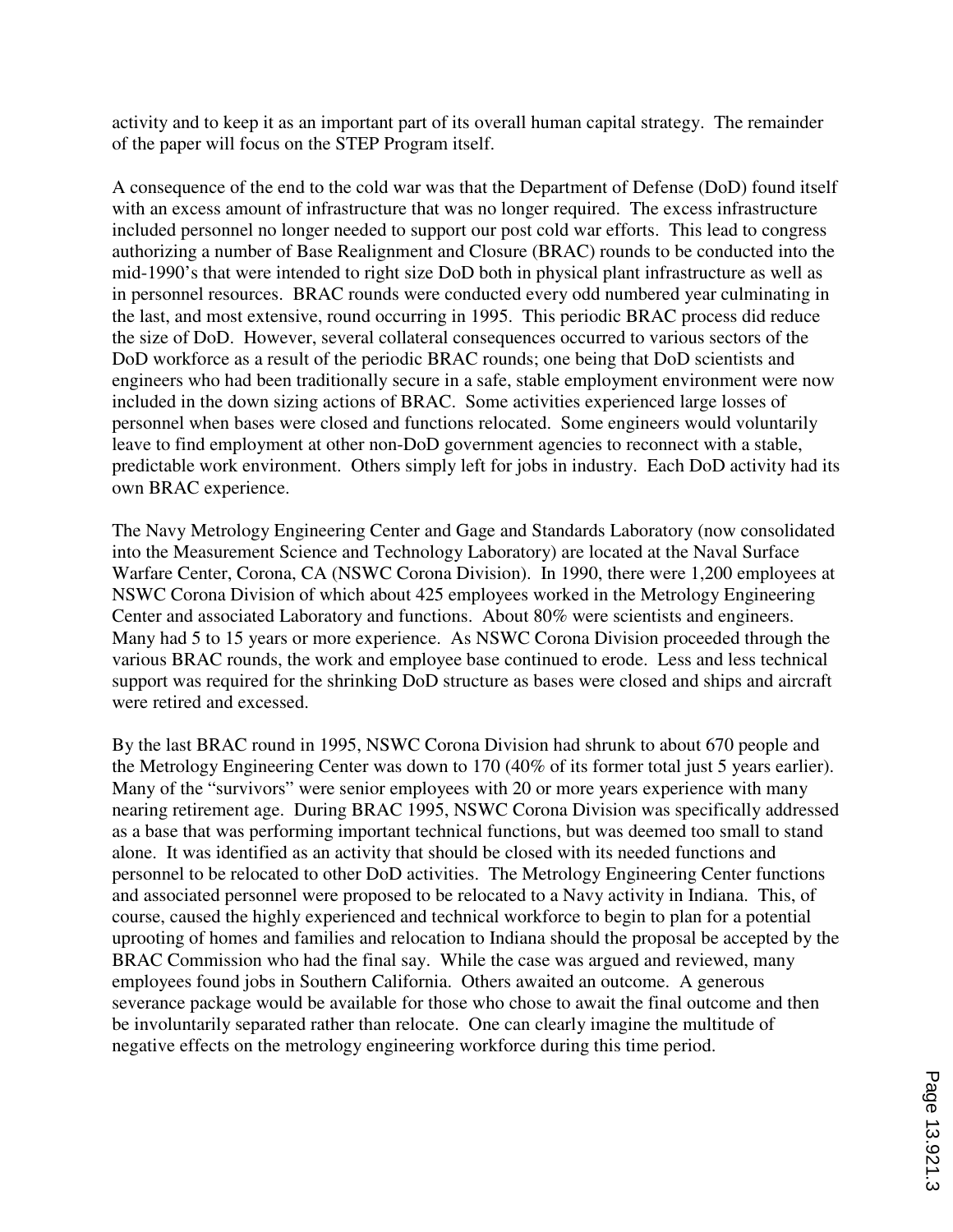The 1995 BRAC Commission, in its televised proceedings, spared NSWC Corona Division and the Metrology Engineering Center from closure and relocation. The base survived, but the technical workforce had severely suffered. The Center was heavily populated with very experienced individuals, but there existed "gaps" where very marketable engineers had left for a stable life. Little progress had been made to recover the numbers of engineers needed to provide the increasing technical support required of a now downsized Navy that was starting to refresh technology and systems. The difficulty that NSWC Corona Division was experiencing was heightened by the fact that DoD requires that its employees be United States citizens capable of obtaining proper security clearances. The southern California university and college system had insufficient numbers of engineers with US citizenship available to meet the high demand by both industry and government. NSWC Corona Division's increasing demand for engineers willing to work at government wages could not be met without continuing to augment hiring through other avenues. With the high cost of living in Southern California, finding engineers elsewhere to relocate and remain was not proving effective.

It became clear that it would be of long term value to engage in outreach activities geared towards increasing the number of local students from our school systems who would pursue degrees in science and engineering. NSWC Corona Division experience over the years has been that "home grown" engineers already rooted in the area have had a tendency to stay employed with NSWC Corona Division for the long term while those hired outside the Southern California area have a high attrition rate over the first 3 years. Congressman Ken Calvert, the founder of STEP, had been intimately involved with the base during the 1995 BRAC process and looked to NSWC Corona Division as an early STEP partner. With this common interest, NSWC Corona Division became a STEP partner and adopted STEP as the outreach program to use to help build an increasing number of local students qualified and interested in pursuing careers in engineering.

# **The Science and Technology Education Partnership (STEP) Program:**

#### **The Beginning:**

The beginning of STEP involves California Congressman Ken Calvert who represents the 44<sup>th</sup> District that includes a large portion of the Inland Empire region of Southern California (Riverside, CA). Congressman Calvert had committee assignments on the Science Committee and recently on Appropriations. He belongs to numerous House caucuses including the House Science, Technology, Engineering, and Mathematics Education Caucus.

In November 1999, Congressman Calvert received the "California Report on the Environment for Science and Technology" (the CREST Report) produced by the California Council on Science and Technology.<sup>1</sup> The report indicated that 9.3% of all jobs in California were in high tech industries which was well above the national average of 5.6% at the time. About 20% of the nations R&D was being performed in California at the time of the report. This R&D helped to sustain and advance California's high tech industrial base. Simply put, California was the nations leading science and technology state. Science and technology was the underpinning of California's leadership in agriculture, aerospace, defense, electronics, computers, software, movie production, multimedia entertainment, biotechnology, medical devices, environmental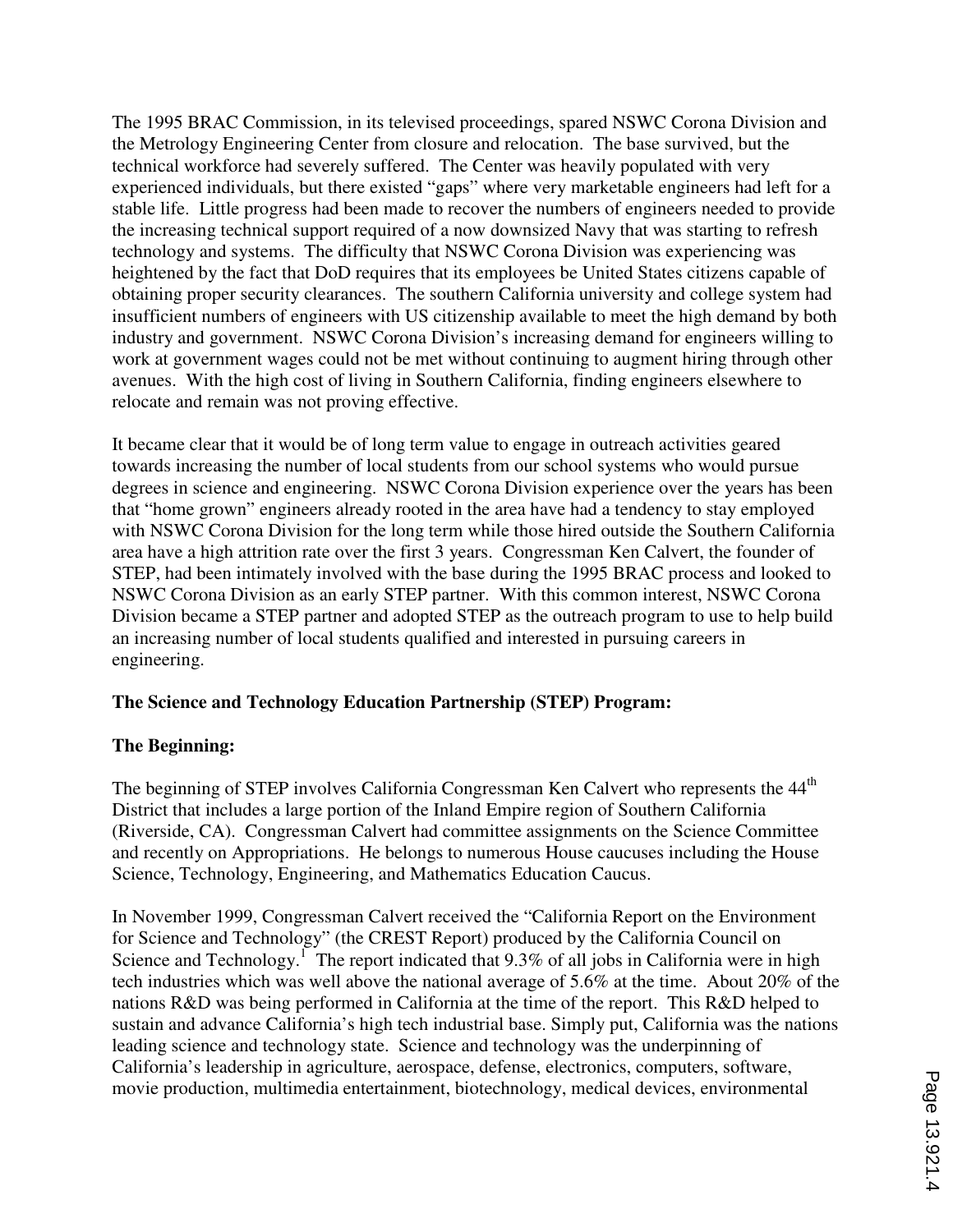technologies, and telecommunications. This leadership position provided jobs, sustained a high standard of living, and offered numerous other benefits to California residents. The report further provided a wake-up call by announcing that California was at risk of losing the lead it once enjoyed. Several factors were cited as contributing with the highlight being the inability of the state's educational system to produce a technologically skilled workforce in sufficient numbers and capable of sustaining the R&D activity. Findings included that a significant number of Californians did not have the education needed to benefit from job opportunities created in the high tech sector and that Californians graduating from the K-12 educational system and community college system were simply not adequately prepared to enter the high tech arena. Several recommendations were advanced to address the findings.

More recent studies continue to illuminate California's problem. In 2004, California ranked 48<sup>th</sup> in the nation for high school students going on to college. Statewide, 47 percent of high school graduates in 2006 enrolled in a state public university. For the Inland Empire region which is comprised of Riverside and San Bernardino Counties (an area east of Los Angeles and about the size of the state of New Jersey), the numbers were even lower at 38 percent. Only about 26 percent of Inland Empire high school students met the admission requirements for the University of California and California State University systems.<sup>2</sup>

The Inland Empire region had mostly missed out on the high tech prosperity enjoyed by its neighbors in San Diego, Orange County and Los Angeles. There was a keen interest in building a high tech sector in the region. The Inland Empire region is as populous as San Diego; however, it lags far behind in high technology employment. The challenge to build a high technology presence in the region, especially in the face of the CREST Report and other findings was the start of the activity that lead to the formation of STEP.

In January 2000, Congressman Calvert received a report from the Hispanic Outreach Task Force he had assembled to study ways to improve science and mathematics skills among K-12 students, particularly among the region's Hispanic population. This report provided a similar call to action for the need to address the education of our youth. Not only are minorities in need of assistance in math and science, but females also. A very recent article by Dr. Pamela S. Clute, professor of mathematics and education at the University of California, Riverside, again highlights this long known fact. She states that: "While it is true that women [now] represent 57 percent of the nation's college population, less than one-third major in science, technology, engineering, or mathematics. Research shows they [females] have the ability, but lack the interest."<sup>3</sup>

Staff research further produced more alarming facts: California ranked last among 40 states according to the results of the 2000 National Assessment of Educational Progress (NAEP)<sup>4</sup> tests, US students in the final year of secondary school scored well below the international average in math and science according to the Third International Math and Science Study (TIMSS), the US ranked 18<sup>th</sup> among 21 industrialized nations also per TIMSS (surpassing only Lithuania, Cyprus and South Africa.<sup>5</sup>. New information from the Organization for Economic Cooperation and Development which consists of 30 member countries shows that American 15 year olds have actually lost ground in math and science compared to other member countries. In the organizations latest studies, the highest achieving U.S. students were either at or below its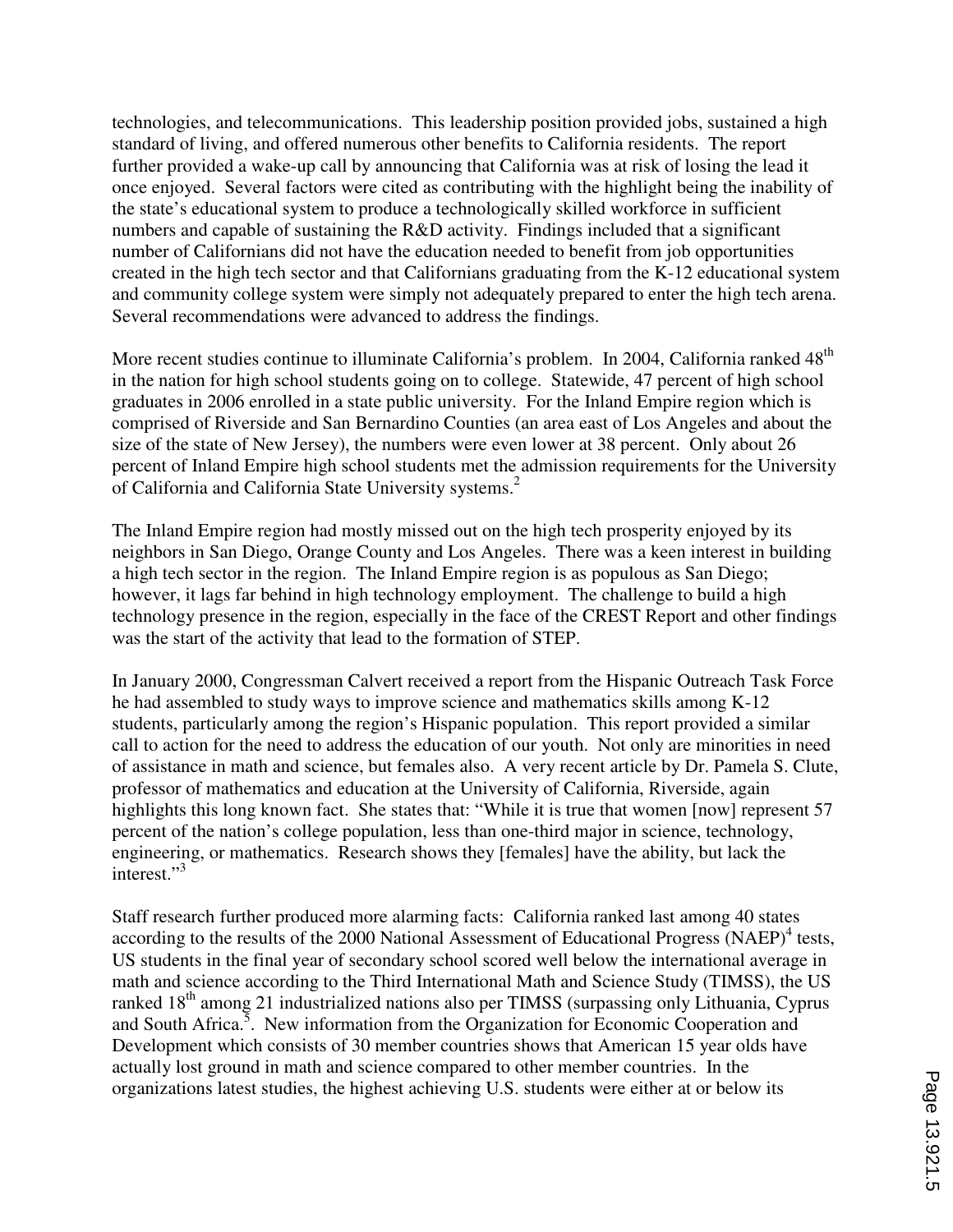average across member nations. Almost 25 percent of U.S. students demonstrated very low proficiency in science and 28 percent scored below the minimum level in mathematics. In math, Finland, Korea, and China were top performers with Finland taking top ranking in the science assessment.<sup>6</sup> The evidence of a need for a proactive program to improve science and technology education was overwhelming if the Inland Empire was indeed committed to advancing in the high tech sector.

William D. Green, CEO of a global management consulting and technology services company and vice-chairman of the Business Roundtable Education & the Workforce Task Force, has stated: "In every business, high performance begins and ends with education. In particular, we must re-double our investments in math and science education. We need people with skills in critical thinking, analytic reasoning, and problem solving. We need to be able to speak, to write, and to communicate. We need to enhance the richness and diversity of the American workforce, and we need it to be more confident. The Business Roundtable Education & the Workforce Task Force believes the United States must take the steps to begin to close America's growing talent gap, and they [the steps] all focus on improving education. First, we need to benchmark U.S. performance against the best in the world and learn from these best practices to strengthen math and science education programs in kindergarten through  $12<sup>th</sup>$  grade. We must also recruit and retain outstanding math and science teachers."<sup>7</sup> William D. Green continues on to discuss the need to actively address the problem. However, the call for a program like STEP along with nationwide efforts has continually been at the forefront of the need to halt the erosion of America's scientific base. The earlier studies drove the eventual formation of the STEP Program. The continuing evidence of the need to close our growing talent gap keeps STEP focused and active.

# **The Formation of STEP:**

In June 2000, Community, Education, Business and Technology Industry Leaders began organizing to form the non-profit, 501C(3) STEP Corporation funded privately by partner companies investing in the education of local children to attempt to raise the numbers of high technology educated workers in the community. STEP's Board of Directors is comprised of industry (such as AT&T, Boeing, Southern California Edison, Computer Science Corporation, and others), university/colleges (such as University of California, Riverside and California Baptist College and others), the local educational institutions (Riverside County Office of Education), and local high tech government agencies such as the Navy Metrology Engineering Center. The Inland Empire is fortunate to have a number of innovative academic, government and business institutions involved in STEP to encourage students, especially those from underrepresented groups who do not have a family tradition of attending college. STEP believes that it is critically important to reach out not only to teachers (who can identify and nurture promising students) and to the students themselves, but also to families to create an environment conducive to success.

# **STEP's Mission and Purpose:**

STEP's primary mission is to "Inspire students to pursue careers in math, science, engineering and technology" through an innovative, proactive approach that engages students, teachers, and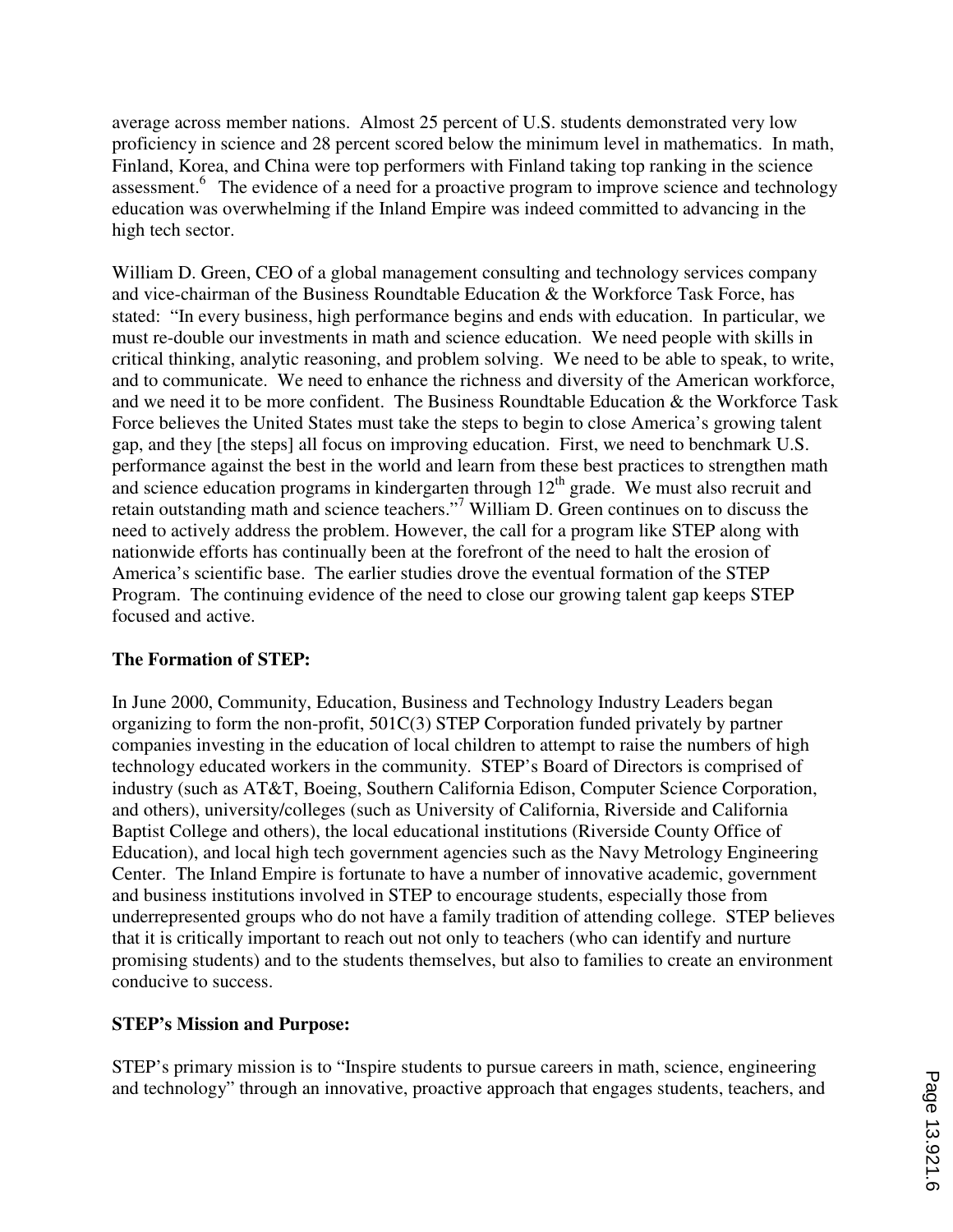the local K-12 educational system with high technology companies, universities/colleges, high tech government agencies and all of their collective resources to achieve its purpose of increasing and sustaining the high technology job sector in the Inland Empire. Through the formation of new educational partnerships between businesses, academia, and government entities within the community, STEP seeks to pave the way to achieve a prosperous future for all Inland Empire citizens based on the sustainable growth of a high technology industry. Specifically, STEP seeks to: **Raise** parental, industry, and community awareness of the skills gap between K-12 students and the labor needs of the high tech sector, **Stimulate and inspire** children's interests in pursuing math, science, engineering and technology educations, **Motivate** parents, teachers, the K-12 educational system, and business leaders to create a set of plans to address the educational situation to help achieve success, and **Stimulate** the Inland Empire into becoming a high technology leader.

# **How STEP Works:**

STEP is all about forming mutually beneficial partnerships with an eye towards the long term collective success and growth of the region. STEP is a people-centered, community building program aiming to strengthen the quantity and quality of our technologically skilled workforce. STEP causes the educational system at all levels to interact with high tech industry, business and government for the benefit of students, families and teachers. STEP's purpose is not to reinvent the many resources available in the community, but rather to connect them together to help make them more effective. STEP serves as a repository of information and a catalyst for action.

STEP's role is to make teachers, students and families aware of the educational resources available to help them succeed in math and science, and to foster awareness of the programs that can help students prepare for and succeed in college. STEP helps them to connect to the services available. STEP works with businesses and the community to identify employment trends and other technological infrastructure needs and works to help assure that the Inland Empire region has the resources it needs for success. To deliver these services, STEP sponsors an annual student and teacher conference, has educational outreach programs, provides seed money to pursue relevant recommendations to further its purpose, collaborates with business development organizations and individual businesses, and operates a website with information for all our conferences, partnering opportunities, and outreach activities.

# **STEP Operations:**

STEP operates through an annual conference and various outreach activities in addition to the STEP Board's partnering activities. The best way to describe STEP and its evolution is to chronologically review the STEP Conference activity and outreach initiatives which follow.

# **STEP 1 Conference (November 2, 2000):**

The conference invited some nine hundred local  $3<sup>rd</sup>$  through  $8<sup>th</sup>$  grade students and their teachers for a science show provided by General Atomics accompanied by an array of booths provided by high tech companies geared to demonstrate what scientists and engineers do. Hands-on student activities were also provided. After the students left, the audience shifted to industry, education,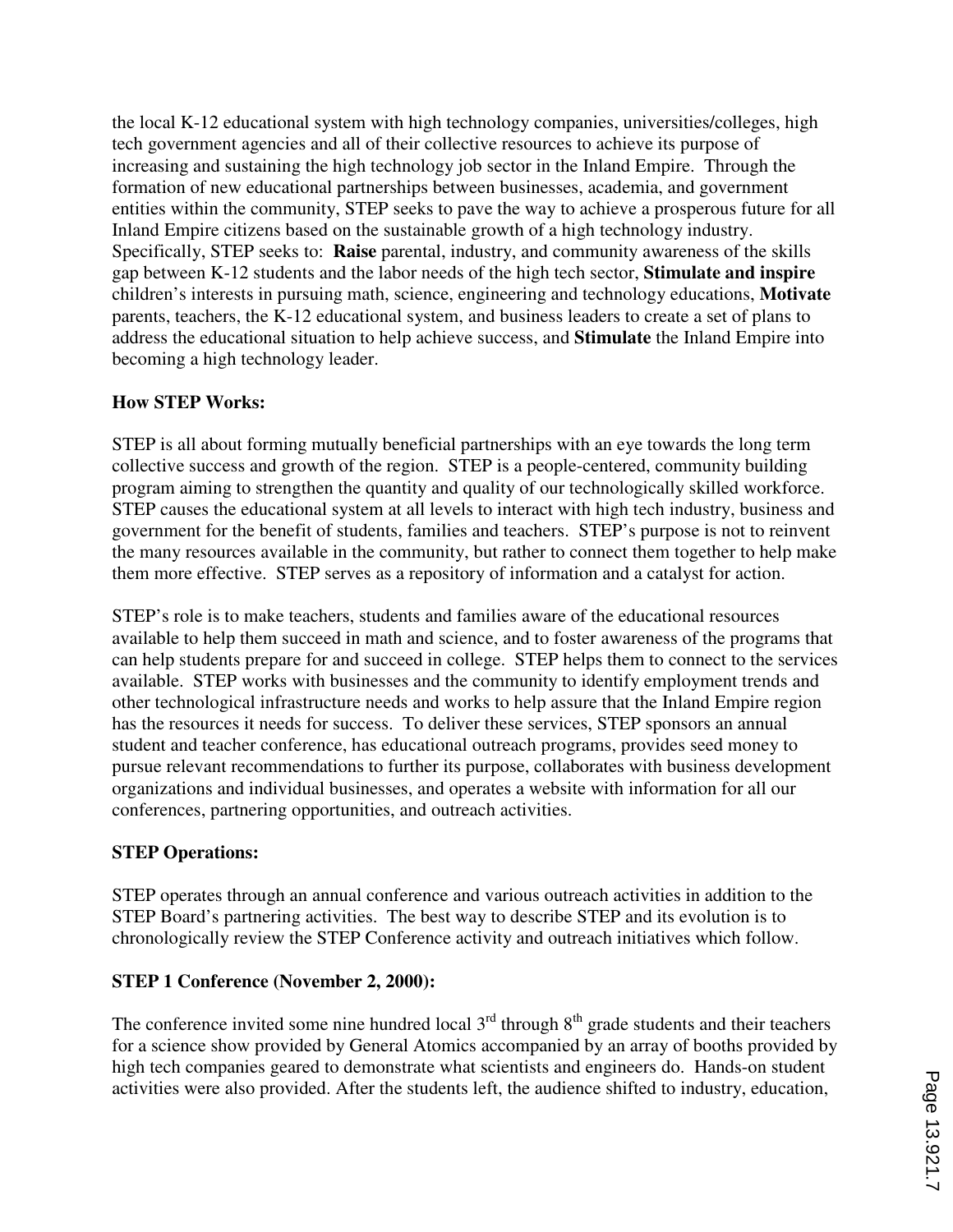government, and business leaders for an afternoon session. The afternoon featured the National Teachers Hall of Fame inductee, Jamie Escalante, as the keynote speaker and first STEP Award recipient who was well known as the inspiration for the movie "Stand and Deliver". Following the keynote, a panel discussion followed addressing the concerns, issues, and problems faced along with ideas and recommendations to make progress. The mornings model of having an annual children's science show (provided free to schools including transportation costs) and expo was adopted based upon the very positive response received.

# **STEP 2 Conference (November 29, 2001):**

The conference was expanded to accommodate 2,000  $3<sup>rd</sup>$  to  $8<sup>th</sup>$  grade students and their teachers. The General Atomics Science Show became a regular mainstay of the conference. The high tech expo expanded and STEP added a segment featuring Future Scientists and Engineers of America (FSEA) who conducted a hands-on experiment for all student attendees. Seed money for several area middle schools was provided for FSEA to start several after school science clubs. Three scholarships to the Riverside Community College were awarded. The afternoon used a luncheon format with industry, business, academia, and government leaders assembling to hear keynote speaker, Dr. Mae Jemison, the first woman of color in space. She was presented STEP's second award. The afternoon was focused on partnering and support.

# **Outreach (April 23, 2002):**

Funding had increased sufficiently to augment the local Science Fair efforts which were identified as one of the opportunities available to help. STEP awarded its First Annual \$1,000 (savings bond) Regional Science Fair Award for Outstanding Demonstration of Scientific Investigation.

# **STEP 3 Conference (November 1 and 2, 2002):**

The conference was expanded to a two day format allowing for up to 4,000  $3<sup>rd</sup>$  to  $8<sup>th</sup>$  grade students and their teachers to attend. The science show and expo remained a staple. Costs and transportation for students and teachers and their schools were, and continue to be, borne by STEP. The luncheon remained focused on partnering and support efforts. The luncheon keynote (and 3rd STEP Awardee) was Arnold Schwarzenegger. STEP financial support and community interest and support expanded greatly. The first teacher education segment was provided on a Saturday morning to train teachers in science and math and to provide tools and projects for teachers to take back to their classrooms. Continuing education units were provided by the Office of Education. The teachers were hosted at a closing appreciation luncheon that featured former California First Lady, Gayle Wilson as keynote. STEP announced a teacher tuition grant program for science and math.

# **Outreach (February 22, 2003 to April 23, 2003):**

STEP financially assisted and provided a volunteer base for the Science Olympiad in the Inland Empire. The Science Olympiad engages junior and senior high school students in an annual science competition. STEP awarded three \$1,000 stipends to teachers involved in Science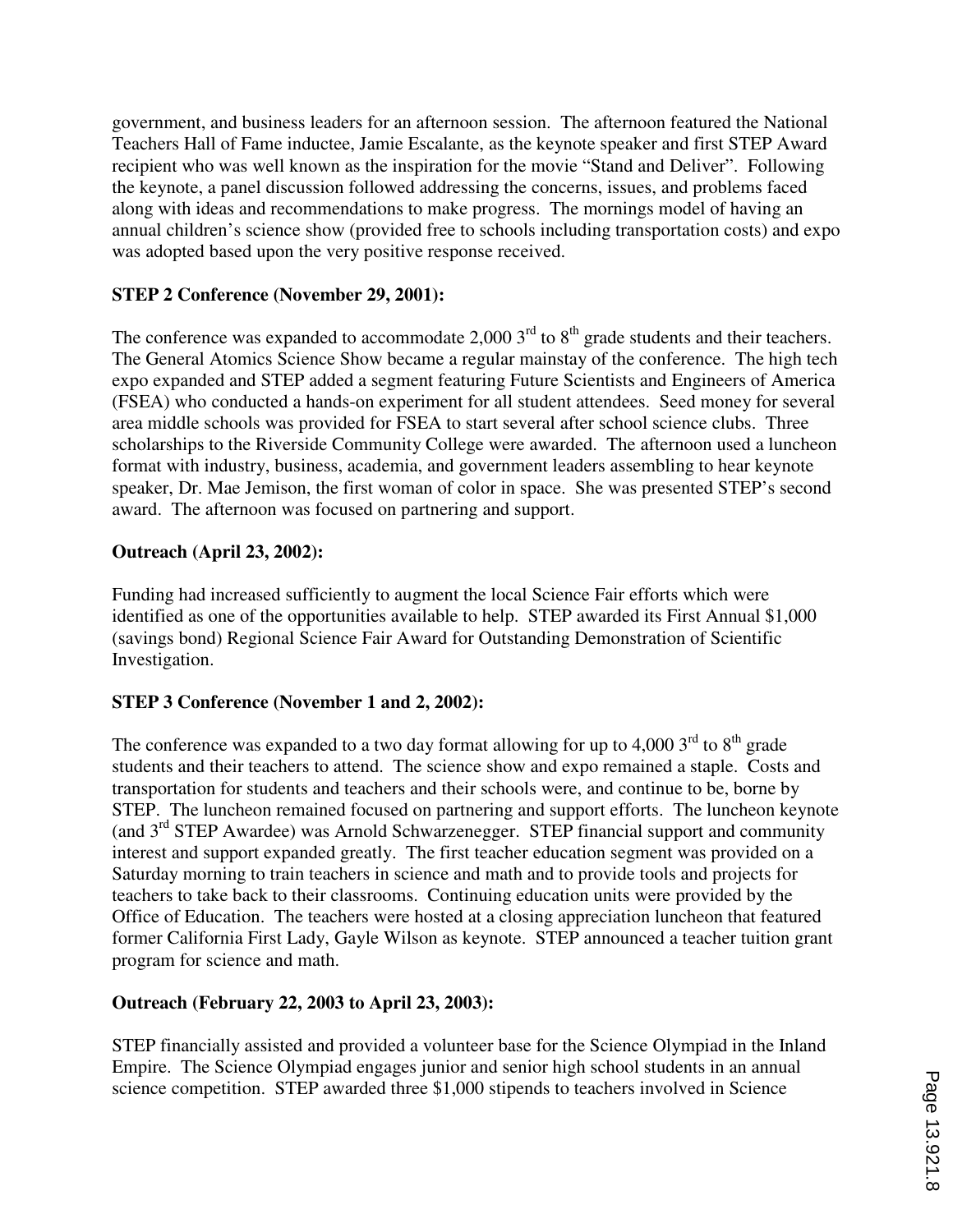Olympiad to attend the Science Olympiad Summer Training Camps held in Michigan and Arizona. The Science Fair Award program was approved by the STEP Board as an annual support commitment as was the support to Science Olympiad. A STEP partner, Singh Chevrolet in Riverside, CA offered a new automobile for a local student who won first place at the state Science Fair. A local senior high school student won the \$16,000 car in 2003.

# **STEP 4 Conference (November 6-8, 2003):**

The format remained the same. Highlights include 2002 National Teacher of the Year, Chauncey Veatch, as luncheon keynote speaker and STEP Awardee and Mrs. Caroline Snowbarger, Special Assistant for Teacher Quality in the Office of Elementary and Secondary Education as the teacher appreciation luncheon keynote speaker.

### **STEP 5 Conference (October 13-14, 2004):**

Conference format remains fixed as it is successful. Keynote speakers and awardees include actor Robert Davi, I-SAFE National Spokesperson, and Dr. Jill Tartar, Director of Research at Search for Extraterrestrial Intelligence (SETI). STEP instituted an annual poster and essay contest for students offering savings bonds as award for  $1<sup>st</sup>$  through  $3<sup>rd</sup>$  places in age categories. The teacher conference was separated in time to attempt to allow teachers to both attend the student conference with their classes and attend the separate teacher conference which was held at STEP partner NSWC Corona Division facilities on March 19, 2005. The teacher appreciation luncheon keynote speaker was Dr. Adena Williams Lofton, Chief Education Officer at NASA Headquarters.

#### **STEP 6 Conference (October 18-19, 2005):**

The format again remained the same. Another 4,000 students and their teachers attended free of all costs. The STEP Conference awarded its first corporate award to General Atomics for their continued commitment and dedication to science education.

#### **STEP 7 Conference (October 11-12, 2006):**

Highlights included the STEP community leadership and partners luncheon keynote speaker and STEP Awardee, Elon Musk, SpaceX Chairman and CEO. Over 30 local elementary and middle schools attended.

#### **STEP 8 (October 3-4, 2007):**

Highlights included the STEP community leadership and partners luncheon keynote speaker and STEP Awardee, Dr. Sally Ride, First American Woman in Space and President/CEO of Sally Ride Science. She is also a Professor of Physics at the University of California, San Diego, CA. The second STEP Corporate Award was presented to a long time STEP partner and supporter, Bourns, Inc.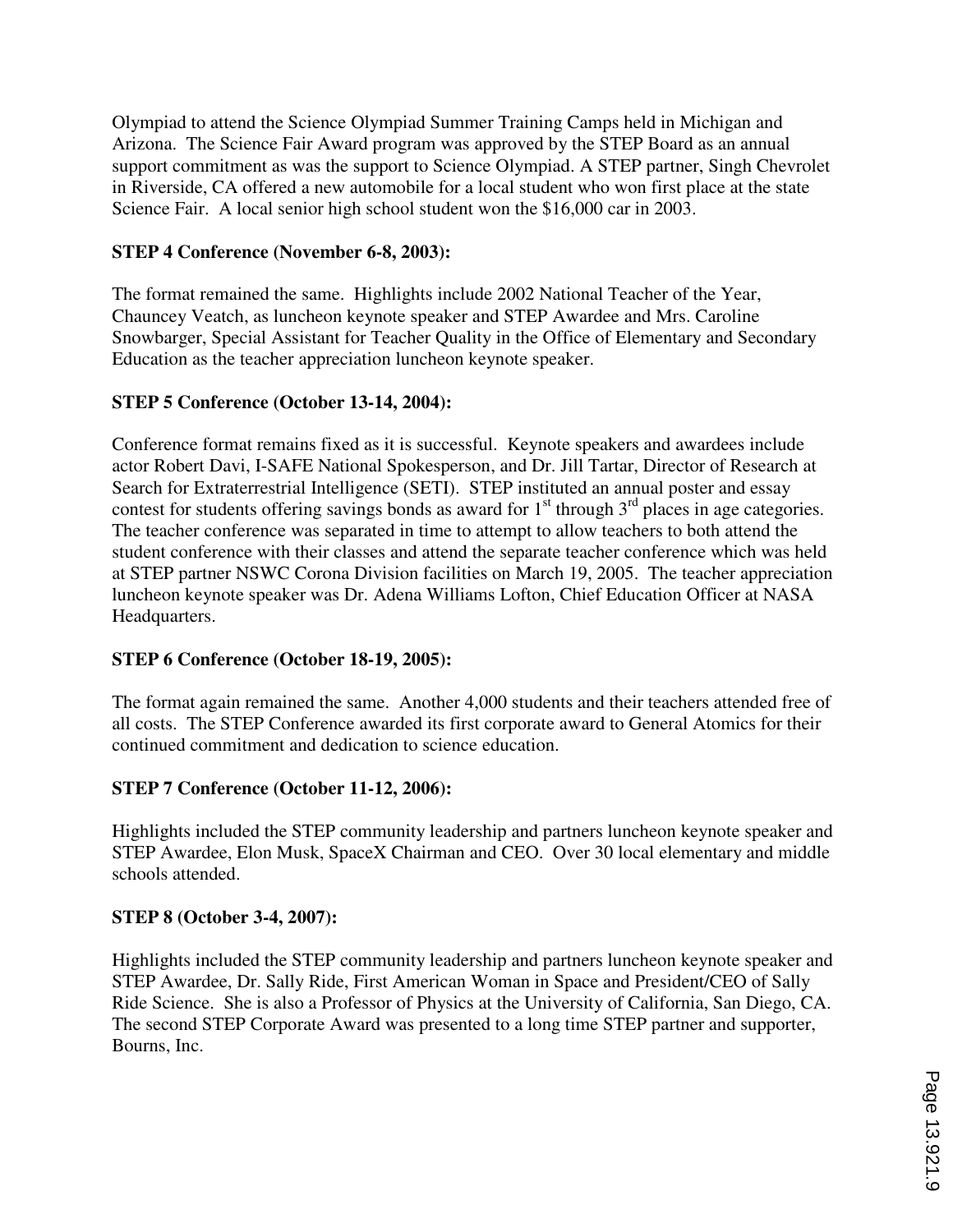Again, over 30 elementary and middle schools attended the student conference. The teacher conference was put on by Dr. Pam Clute, Professor of Mathematics at University of California, Riverside and Head of the ALPHA Project and learning center at the university.

# **STEP Conference and Outreach Summary:**

The STEP Student Conferences have exposed some 23,000 students and 1,100 of their teachers to science, technology and engineering through the science shows and high tech expo held annually for the past 8 years. The STEP Student Conference format has stabilized and continued to serve about  $4,000$   $3^{rd}$  to  $8^{th}$  grade students and their teachers annually. The feedback forms we obtain from attendees indicate it receives continued high marks. Our data indicates that we get only about a 10% repeat population in our attempts to provide the experience to those who haven't yet had the opportunity to participate. The STEP community leadership and partner luncheon provides an annual opportunity to renew and expand the partnership, make new connections, obtain continued and additional support and sponsor funds, and outline past, present and future STEP plans. The STEP Teacher Conference has settled into an evening format hosted by the local university. It is focused predominately on mathematics and teacher activities to improve their skills. The STEP Teacher Conference also gives STEP an opportunity to thank the teaching community for their dedication to serving our children.

The various STEP outreach programs have been bounded by financial considerations. The Annual STEP Awards for the Inland Science and Engineering Fair division winners (STEP provides awards in each of the three divisions: Elementary-\$200 savings bond, Junior-\$500 savings bond, and Senior-\$1,000 savings bond) has been a positive incentive for students. They are the largest monetary awards given at the regional Science Fair. STEP volunteers help to serve as science fair judges at local competitions throughout the region. The Science Olympiad assistance keeps the Inland Empire active in this national competition and helps the volunteer teachers improve their skills through the three stipends offered annually. The annual STEP Conference poster and essay contests allow classrooms to engage before the conference with an opportunity to win a monetary award for placing in the three different divisions. It also allows those students who lean more towards English, literature, or the arts to engage their minds on science and technology. STEP publishes a periodic newsletter called "In STEP" for teachers, administrators, sponsors, and community leaders to provide information on upcoming events, profile regional technology companies, and promote teaming and partnering activities. The In STEP Newsletter is the periodic update on conference and outreach activities and resources available in the area. Finally, STEP provided \$6,900 seed money to Future Scientists and Engineers of America (FSEA) to jump start after-school Science Clubs at several local middle schools.

# **STEP Lessons Learned:**

The STEP Program has been in existence for going on 9 years now and has survived its infancy period. A number of lessons were learned along the way. The first lesson was how critical it was to engage the K-12 school system directly and involve them in the efforts. Buy in by educators is critical. An activity such as STEP can look as if it is moving into territory already occupied by the educational system. Keeping it clear that STEP was simply helping to connect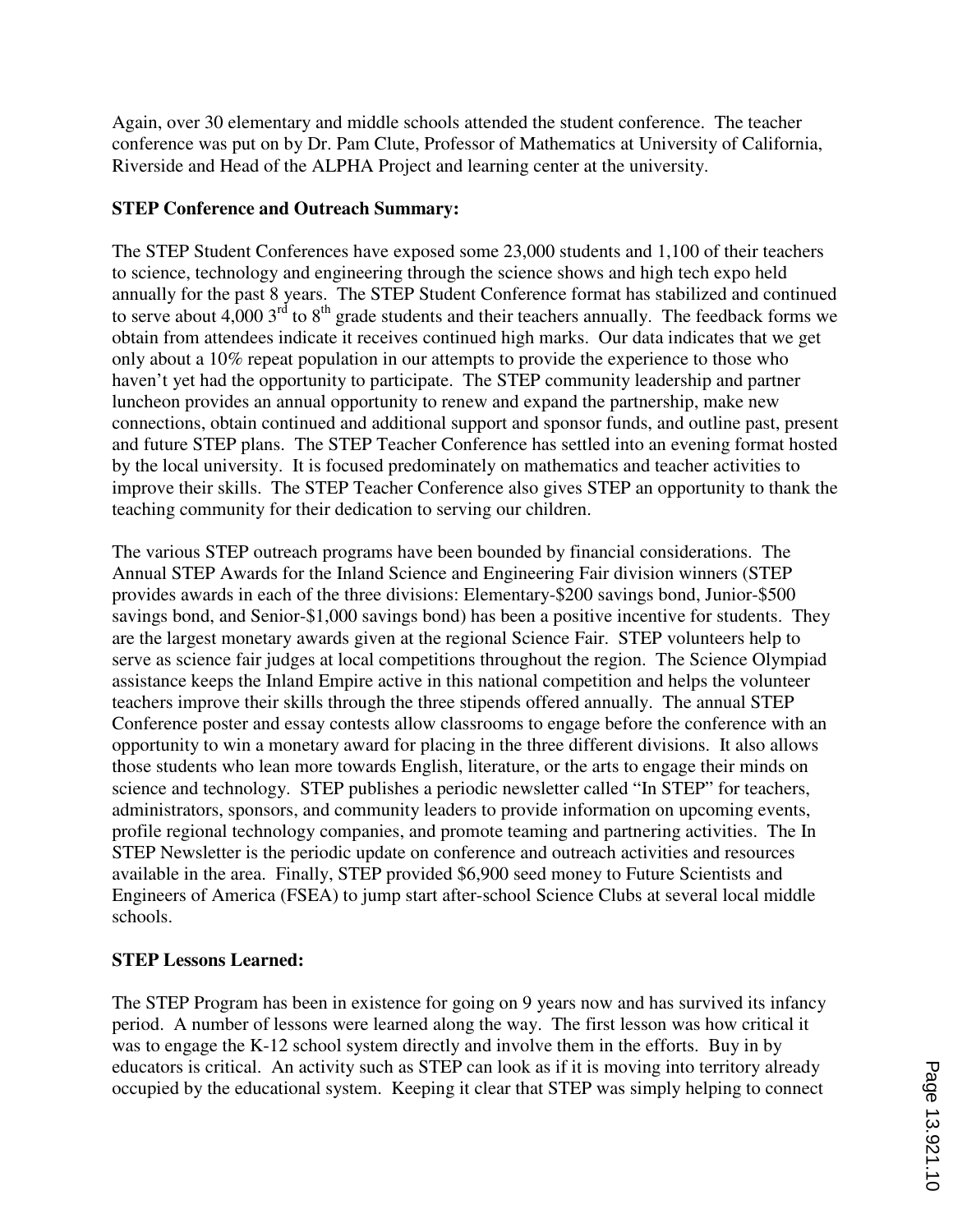resources to assist an already taxed educational system was useful. The STEP Student Conference was a good first move. There is nothing wrong with providing a FREE science show and high tech booth expo. Just the exposure of thousands of students annually to science and technology is progress. Engaging the community leadership, industry, businesses, academia, educational system, and government entities in a commonly focused interest area such as STEP has helped make the conference long lasting. The STEP Conference is now one of the "must attends" in the area.

STEP's Outreach efforts that work are non-invasive. STEP provides funds and volunteers only. STEP does not attempt to reinvent. STEP, although founded by a Congressman, has always been very careful to remain non-political. Politics can ruin it. The interest that we all share in serving the community and improving the lives of our children are above any political agendas. STEP welcomes all to help and draws from all walks of life, political affiliations and ethnicities. STEP volunteers were hard to obtain initially; however, there is nothing like four thousand enthusiastic kids at a science conference to cause volunteers to appreciate what they have worked on and agree to continue it.

Finally, the teacher training conference was the most difficult to get working well. At first, it looked like STEP was moving in on existing programs for training teachers. It was difficult to get good advice on how to be successful to help. Even something as simple as "when" to hold the training to obtain the maximum number of teachers attending received mixed advice from various "experts". Hold the training on a Saturday when they are available. They'll never come on a Saturday, hold it after school. Hold it in parallel to the student conference when the teachers are already there. Don't hold it at the same time. STEP tried it all. Bottom line, STEP teacher training conferences got between 100 and 150 teachers in attendance no matter what was done. Lesson was, just pick a date and hold it. Using the local university to provide teacher training seems to be the best solution for STEP. They are experts and it saved an entire STEP sub-committee the time to find individual training modules and schedule them into a conference. Now all STEP does is provide the training space and the teacher appreciation dinner (which is always well received!).

#### **STEP Results/Value:**

The STEP Program is attempting to inspire students from the early years of elementary education to become interested in math and science. That is a long term view and charge. One of the frustrating realities of an activity such as the STEP Program is the extreme difficulty in providing concrete data to show your results and value in real numbers. Numbers of students and teachers exposed to science and technology through STEP conferences is a weak metric when attempting to show results. Due to the privacy laws prohibiting the collection of student data and information as they flow through the educational system or even identifying actual students who attended STEP conferences leaves STEP with using examples of students and teachers who voluntarily identified themselves (with parental permission for students) as being actively assisted by STEP. STEP can point to industry engineering interns at local companies today who were early STEP Conference student attendees. STEP has science fair participants who use industry partner laboratory facilities and equipment and are mentored through their science fair projects. These science fair participants do extremely well.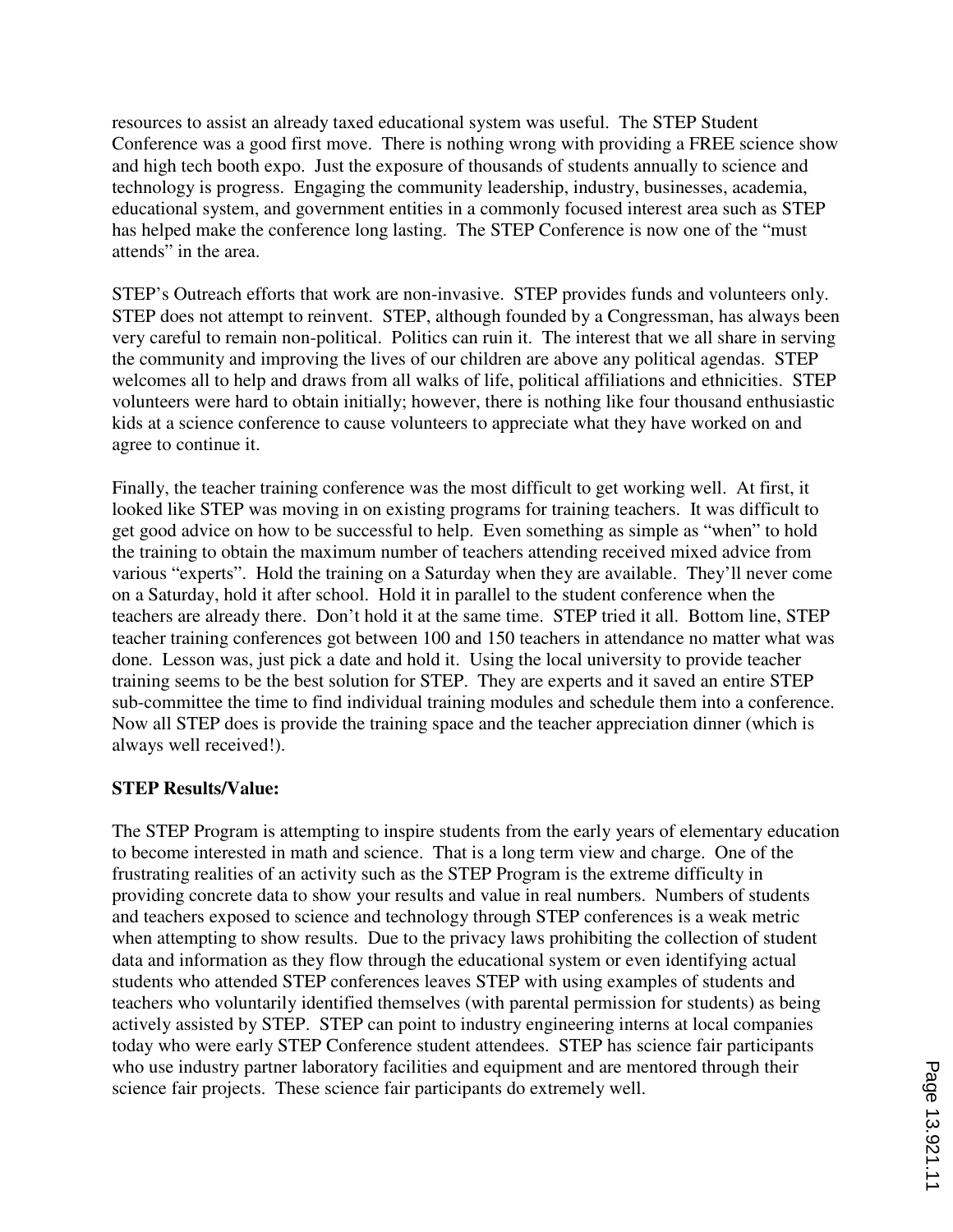STEP has compared its activities and outreach to studies conducted over the years to validate its active approach to improving K-12 engineering and science education. The 2004 American Society of Engineering Educators K-12 Leadership Workshop presented in an ASEE paper entitled "Engineering in the K-12 Classroom: An Analysis of Current Practices & Guidelines for the Future" is a recent example of an excellent validation of STEP's activities. In this workshop, a set of six guidelines for improving engineering education and outreach were offered: Hands on learning (demonstrates relevance); Interdisciplinary Approach (adds tech component to all subjects); Standards (maps to state standards); Use/Improve K-12 Teachers (engages K-12 teachers in outreach); Make Engineers "Cool"; and Partnerships (creates incentives). STEP has worked on actively addressing each of these areas to some extent, and heavily worked four of the six. A quote from the Executive Summary of this 2004 ASEE paper follows:

"Many groups with a stake in K-12 science, engineering, and mathematics (STEM) education make a strong case for improved technical literacy…..However, repeatedly making the case to each other is simply "preaching to the choir." The larger issue, then, is the upshot---where do we go from here?"

STEP's answer was to become proactive and actively attack the problem to make a difference. STEP is an example of a locally grown program involving a partnership of companies, government, universities/colleges, and the educational system committed to achieve the goal of increasing the numbers of local students qualified to become America's future scientists and technology professionals. STEP remains an active participant in the science education community in the Inland Empire region of Southern California. STEP partners are dedicated and committed to making a difference.

# **Benefits of STEP Participation to NSWC/Corona:**

A number of benefits to NSWC Corona Division have occurred as a result of STEP participation. The visibility of being active in the local community has been of great value. NSWC Corona Division is seen as a player and large technical employer in the Inland Empire. The community has come to place a high value on NSWC Corona Division as a member of the community. This became clearly evident during the most recent 2005 BRAC rounds where NSWC Corona Division was again closely reviewed for closure and relocation. The local community raised a serious voice of support and defended the base from relocation. This contributed greatly to the 2005 BRAC Commissions unanimous decision to leave NSWC Corona Division in place.

Other benefits include the strengthening of NSWC Corona Division's partnerships with the local universities and colleges due to STEP participation. This has led to increased success in hiring local engineering graduates and expanding internships. Navy Metrology now has a couple of engineering interns from the local university that were early STEP student attendees. A local science fair  $10<sup>th</sup>$  grade student linked up with the Measurement Science and Technology Laboratory through a STEP Conference and, using lab grade instruments, completed a project on determining the potential usefulness of using thermal imaging technology to evaluate autonomic vascular reactions. The study showed that thermal imaging may be useful in detecting preclinical stages of circulatory problems. This particular student not only placed in the state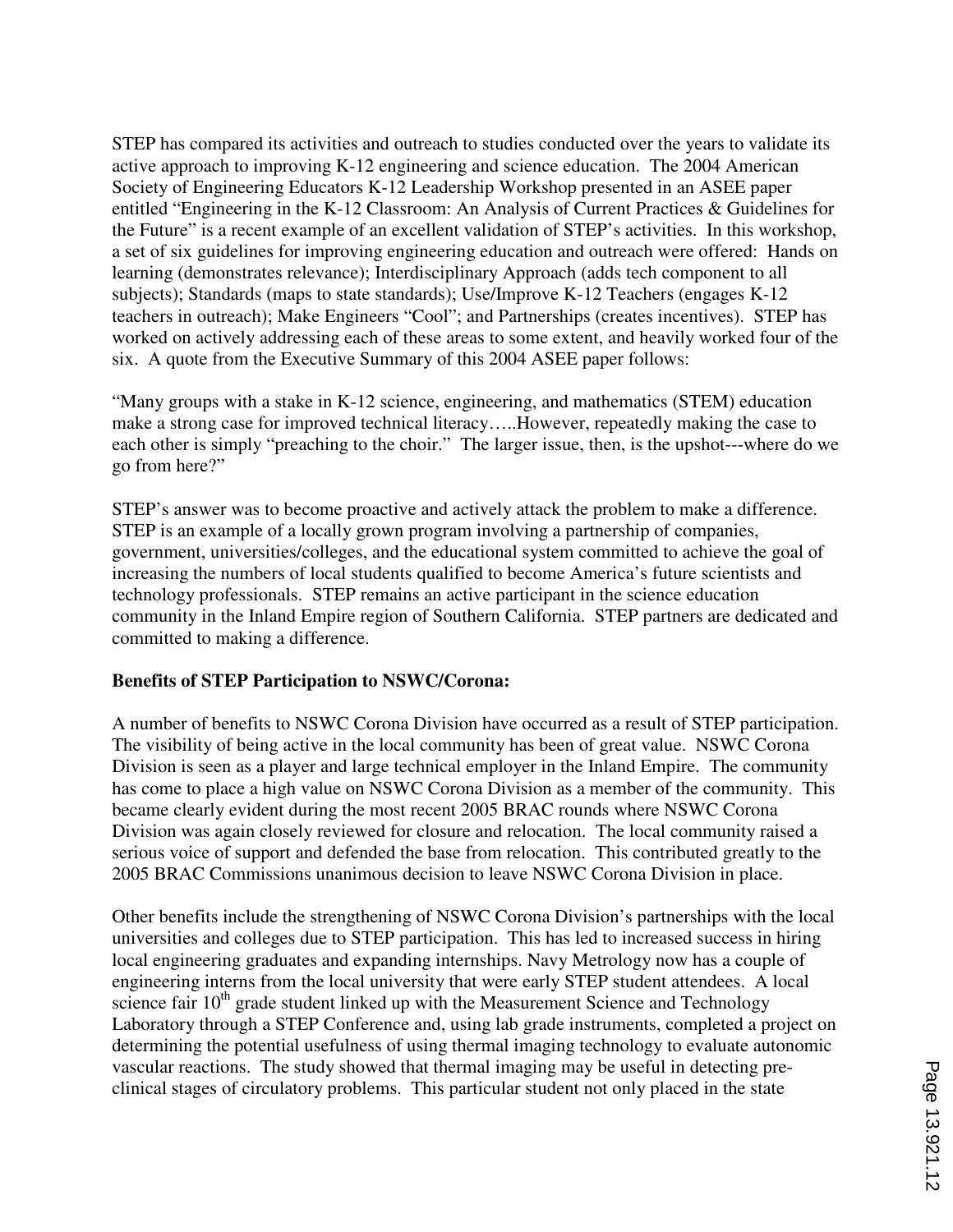science fair competition, but also presented the paper at the Measurement Science Conference in Long Beach, CA during January 2007 receiving the Youth Achievement Award. This student was the youngest to ever present at this Conference. The Navy Metrology Engineering Center has its eye on this student as a future metrology employee. Over 23,000 students and 1,100 teachers have been exposed to metrology engineering and measurement science. NSWC Corona Division engineers who volunteer for the STEP Conference leave with a sense of satisfaction of sharing what they do and its importance to our future generation of engineers. Repeat volunteers are common. The list of benefits is long, with some being unanticipated. Needless to say, STEP has been a win-win for NSWC Corona Division and the Metrology Engineering Center.

A list of STEP 8 Conference Participants Highlights, What Others are Saying (about STEP), and a list of STEP Outreach Programs/Projects are attached to this paper for information.

#### **Bibliography**

- 1. The CREST Report, California Council on Science and Technology, Nov 1999.
- 2. The Press Enterprise newspaper article by Elaine Regus, "UCR looks to NASA", Jan 22, 2008.
- 3. The Press Enterprise newspaper article by Dr. Pam S. Clute, "Push Math, Science", Feb 5, 2008.
- 4. National Assessment of Education Progress (NAEP) report, 2000.
- 5. Third International Mathematics and Science Study (TIMSS).
- 6. The Press Enterprise newspaper article by William D, Green, "The Talent Gap", Jan 23, 2008.
- 7. The Press Enterprise newspaper article by William D. Green, "The Talent Gap", Jan 23, 2008.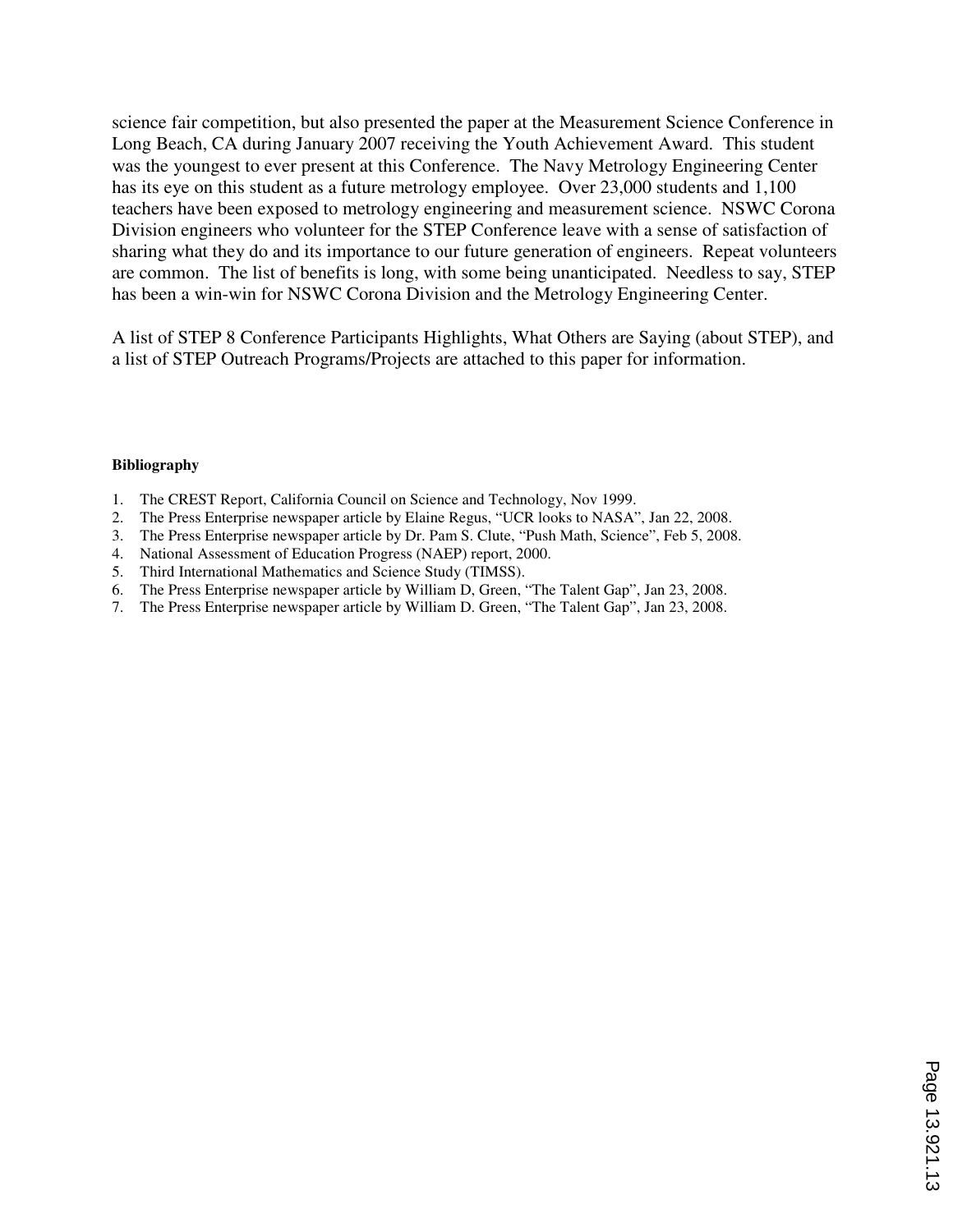#### **Executive Summary:**

The Navy Metrology Engineering Center and Measurement Science and Technology Laboratory are located at the Naval Surface Warfare Center, Corona, CA. Since narrowly surviving the 1995 Department of Defense Base Realignment and Closure effort, the Center needed a long term strategic approach to providing a pipeline of engineers to replace those lost during the base closure process. In addition, the Center needed a replacement plan for the mass of baby boomers approaching retirement in the next 15 to 20 years. The result was a proactive approach to maintaining a pipeline of engineers that involved numerous outreach activities into the local university and college systems and into the local high schools that helped solve more immediate needs. However, it became clear that the lack of sufficient numbers of qualified students entering the engineering educational pipeline was the limiting factor in meeting the overall long term needs and increasing demand for engineers.

The Navy Metrology Engineering Center has been a proactive and engaged partner in the Science and Technology Education Partnership (STEP) Program since its inception in 2000. STEP is a 501C(3) non-profit corporation funded privately by partner companies investing in the education of our local youth to attempt to raise the numbers of high technology educated workers in our community. STEP's primary objective is to "Inspire students to pursue careers in math, science, engineering and technology" through an innovative, proactive approach that engages students, teachers and the local K-12 educational system with high technology companies, universities/colleges, high tech government agencies and all of their collective resources to achieve its purpose. STEP is focused on the  $3<sup>rd</sup>$  to  $8<sup>th</sup>$  grade student population with outreach programs into the high school level and university systems. STEP was founded by California Congressman Ken Calvert who assembled a Board of Directors comprised of industry (such as AT&T, Boeing, Southern California Edison, Computer Sciences Corporation, and others), university/colleges (such as University of California, Riverside, California Baptist College, and others), the local educational institutions (Riverside County Office of Education), and local high tech governmental agencies such as the Navy Metrology Engineering Center. The Board developed the mission and framework for STEP. STEP's mission is: **To raise** parental, industry, and community awareness of the skills gap between K-12 students and the labor needs of the high tech sector; **To stimulate and inspire** children's interest in pursuing math, science, engineering, and technology educations; **To motivate** parents, teachers, and the business community to create a set of plans to address the educational situation to help achieve success; and **To stimulate** the Inland Empire region of Southern California into becoming a high technology leader.

The first effort of the STEP Board to meet this mission was the development of the STEP Conference. The STEP 1 Conference was held on November 2, 2000. The Conference invited more than nine hundred local  $3<sup>rd</sup>$  through  $8<sup>th</sup>$  grade students for a science show provided by General Atomics Corporation accompanied by an array of interactive, hands-on booths provided by high tech companies geared to demonstrate what scientists and engineers do. After the students left, the audience shifted to industry leaders, educators, government and business leaders for an afternoon session. The afternoon featured the National Teachers Hall of Fame inductee, Jaime Escalante, as the keynote speaker who was well known as the inspiration for the movie "Stand and Deliver". A panel discussion followed to address the concerns, issues, and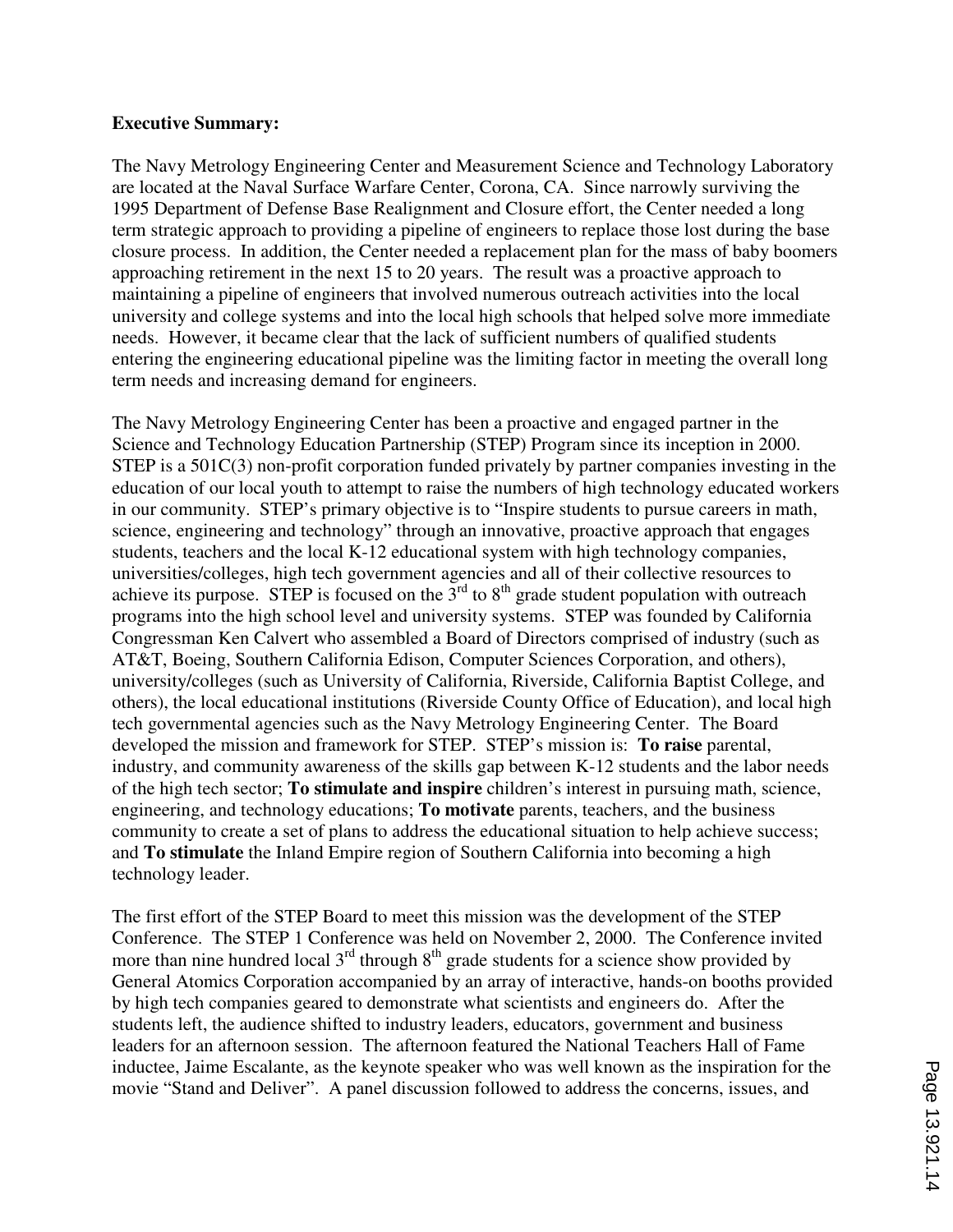problems being faced along with ideas and recommendations to make progress. Based upon the positive feedback received from students and teachers, the morning's model of having an annual children's science show and expo was adopted. Since STEP 1, the annual STEP Conferences expanded to a two day format (to accommodate up to 4,000 students each year) and were enhanced with a teacher conference with training and several outreach programs added to target identified needs. STEP 8 was held on October 3 and 4, 2007. To date, STEP Conferences have exposed about 23,000 local students and 1,100 teachers to science and technology and provided linkages for them to local industry resources. Over 500 teachers have received training to enhance their science and math teaching skills. Computers, equipment and materials have been provided to teachers and schools. About 40 companies doing business in the Inland Empire are now involved in helping STEP to maintain its privately funded and supported nature. The increased donations have allowed STEP to offer additional support to students including providing a \$1,000 Savings Bond to the winner of the County Science Fair (with reduced value bonds for  $2<sup>nd</sup>$  and  $3<sup>rd</sup>$  places). Several local students have gone to the state science fair level and placed. One student received an automobile from a STEP sponsor who offered a new car to anyone who won first place in the Senior  $(12<sup>th</sup>$  Grade) Division.

One of the frustrating realities of an activity such as the STEP Program is the extreme difficulty in providing concrete data to show value and accomplishment. Numbers of students and teachers exposed to science and technology through STEP is a weak metric when attempting to show results. Due to the privacy laws prohibiting the collection of student information as they flow through the educational system or even identifying the actual students who attended STEP Conferences, STEP is left with using examples of students and teachers who voluntarily identified themselves and availed themselves of assistance and help through STEP partners. There are industry engineering interns at local companies today who were early STEP Program student attendees. STEP has science fair participants who use industry partner laboratory facilities and equipment and are mentored through their science fair projects. These science fair participants do extremely well. STEP has compared its activities and outreach to studies over the years to validate its active approach to improving K-12 engineering and science education. The 2004 American Society for Engineering Society (ASEE) K-12 Leadership Workshop is a recent example of an excellent validation of STEP's activities. In this workshop, a set of six guidelines for improving engineering education and outreach were offered: Hands on learning (demonstrates relevance); Interdisciplinary Approach (adds tech component to all subjects); Standards (maps to State standards); Use/Improve K-12 Teachers (engages K-12 teachers in outreach); Make Engineers "Cool"; and Partnerships (creates incentives). STEP has worked on actively addressing each of these areas to some extent and heavily worked 4 of the 6.

STEP is an example of a locally grown program involving a partnership of companies, government, universities/colleges, and the educational system committed to achieve the goal of increasing the numbers of local students qualified to become America's future scientists and technology professionals. STEP has been an active participant in the science education community in the Inland Empire region of Southern California for over eight years. STEP partners are committed to making a difference. A list of STEP 8 Conference Participant Highlights, What Others are Saying (about STEP), and a list of STEP Outreach Programs/Projects are provided as attachments which follow this Executive Summary.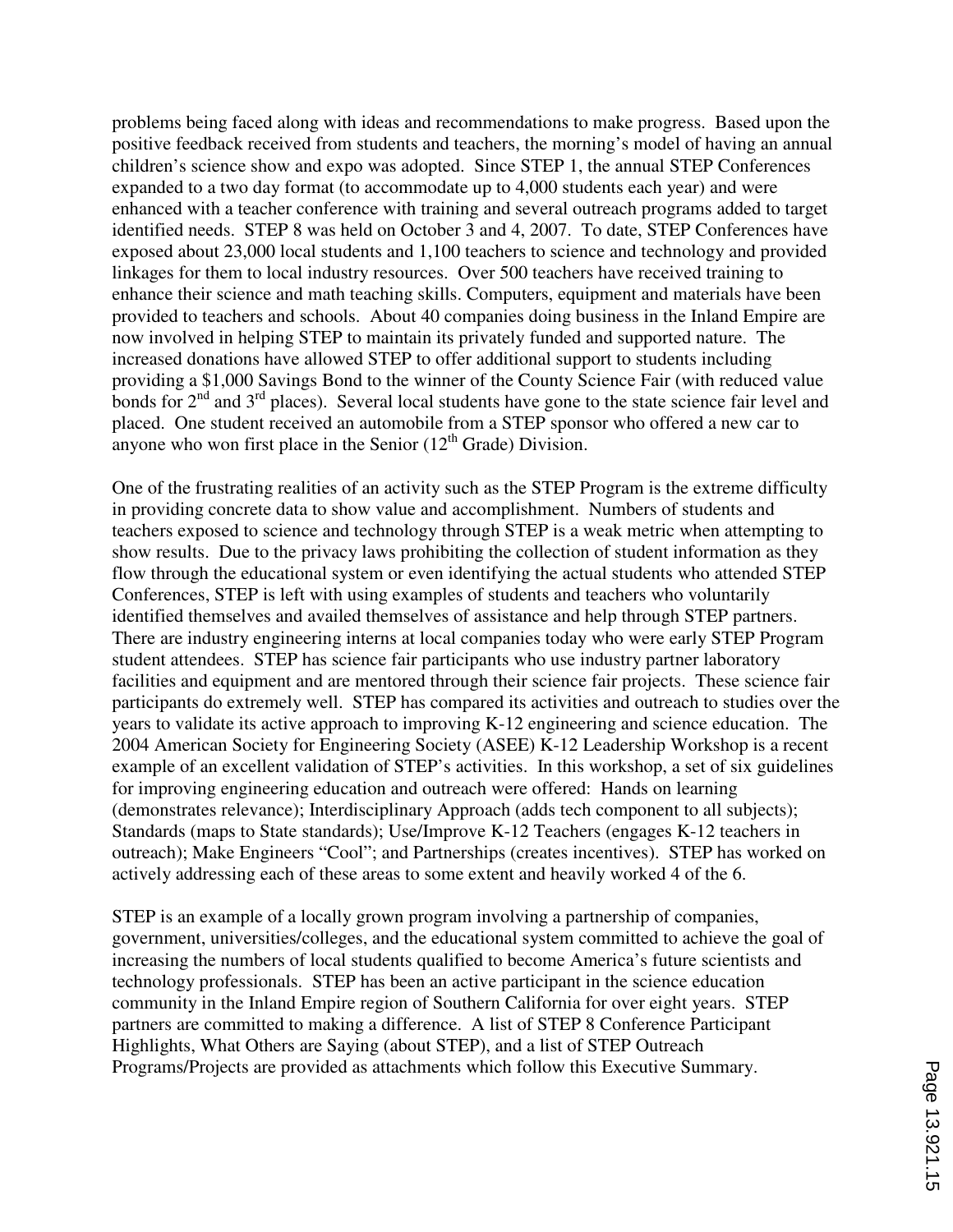

**STEP 8 Conference Participant Highlights** 

#### **Discovery Zone**

Abbott Vascular: The world leader in the design and development of cardiovascular medical products displayed some of its line of high-tech, life-saving cardiac products.

American Society of Naval Engineers: American Society of Naval Engineers (ASNE) consists of military and civilian professionals and students, engaged in or associated with the many facets of naval engineering. ASNE works to advance the knowledge and practice of naval engineering in public and private applications and operations, enhance the professionalism and well-being of members, and to promote naval engineering as a career field.

Bourns, Inc.: With worldwide headquarters in Riverside, Bourns, Inc. serves a broad range of markets, including telecommunications, computer, industrial, instrumentation, automotive, consumer, audio, and medical. Celebrating 60 years in the industry, Bourns is receiving this year's Corporate Award.

California Baptist University, School of Engineering: California Baptist College offers information on opportunities in the engineering educational and career fields. Students were able to interact with hardware used for university student research projects.

California State University San Bernardino, Department of Computer Science: Game playing is one area in computer science where graphics and artificial intelligence come into play. Games were demonstrated illustrate this synergy.

Computer Sciences Corporation: Computer Sciences Corporation (CSC) is the world's third largest provider of IT services. CSC professionals integrate technologies and solutions across industries to create the Best Total Solution  $TM$  – uniquely customized to meet the individual business goals of their clients.

Discovery Science Center: Discovery Science Center is a nonprofit organization dedicated to educating young minds, assisting teachers and increasing public understanding of science, math and technology through interactive exhibits and education programs.

General Atomics: Plasma and fusion are the focus of this "high-energy" exhibit. Students were able to interact with General Atomics engineers and scientists, while learning about and playing with plasma globes, infrared detectors, and more.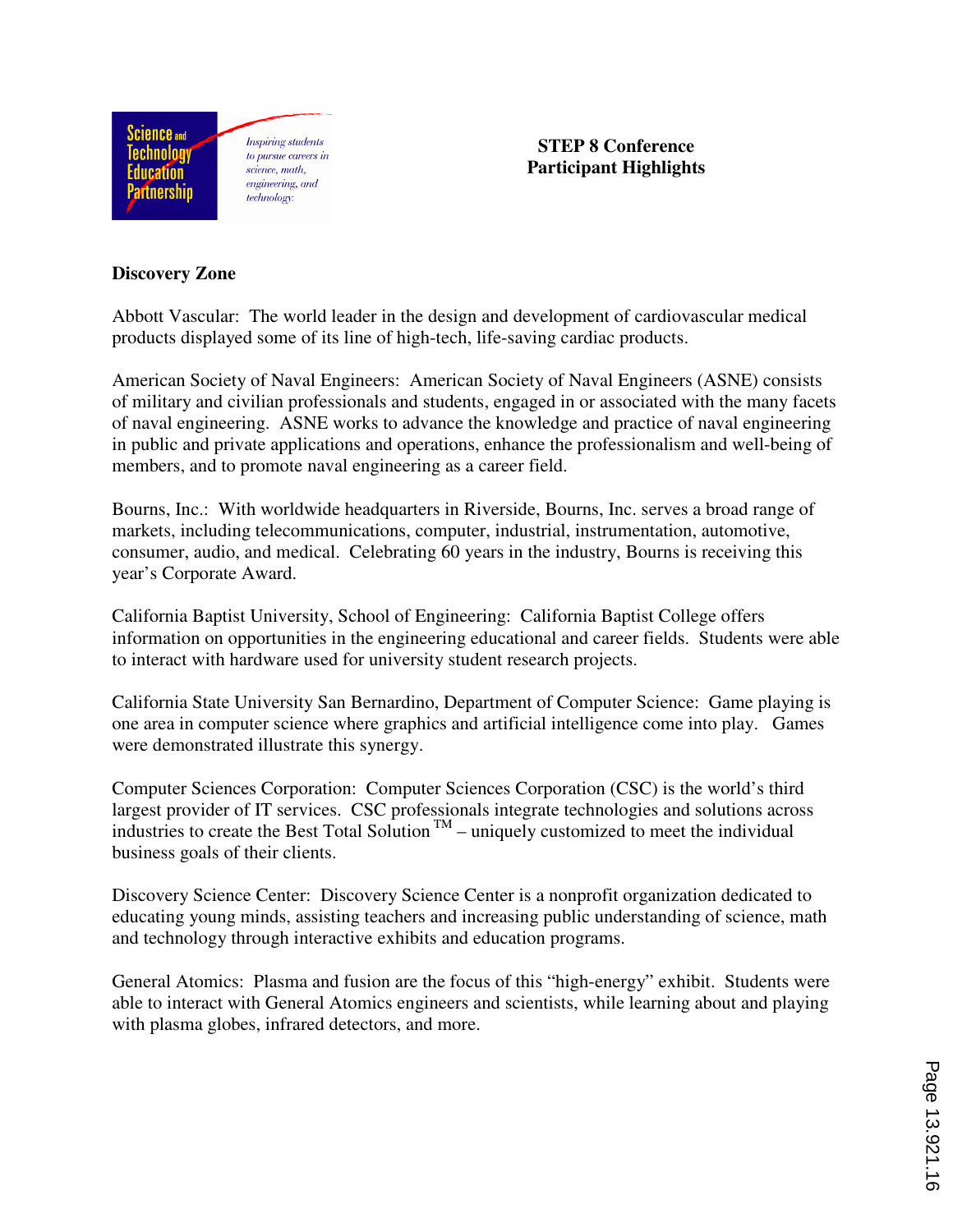Government Industry Data Exchange Program: Government Industry Data Exchange Program (GIDEP) provides a valuable technical information link between the government and private business. GIDEP discussed how technology impacts data transfer and dissemination.

Green Institute for Village Empowerment: Green Institute for Village Empowerment (GIVE) is a non-profit advisory group that works to empower youth and communities regarding the struggle to realize sustainability.

ISCA Technologies: ISCA Technologies is a successful corporation whose mission is to provide integrated pest management tools and solutions that are effective, economical and ecologically friendly.

Jet Propulsion Laboratory: Jet Propulsion Laboratory (JPL) has pioneered efforts in deep space navigation and communication, digital image processing, imaging systems, intelligent automated systems, instrument technology, microelectronics, and more. Many of these disciplines found applications outside the planetary spacecraft field, from solar energy to medical imagery.

Kaiser Permanente: Kaiser Permanente, America's leading integrated health plan, presented a demonstration of ultrasound. This is technology and innovation that allows us to look beyond the surface. Using ultrasound, we can visualize internal body structures in a non-invasive way, without introducing any radiation into the body.

Measurement Science Conference: The Measurement Science Conference (MSC) booth gave students a look at the world of metrology, the science of measurements. Engineers described how measurements impact everyone's daily life.

Mathematics, Engineering, Science Achievement Program, University of California Riverside: The mathematics, engineering, science, achievement program is partnered with UC Riverside to serve schools and students that can benefit from math and science enrichment. MESA helps students by providing fun math based group learning activities, "hands-on" math and science projects, and field trips; in addition, contact with college students, university professors and professionals in math, science, and engineering is emphasized.

My Learning Studio: My Learning Studio has Science Kits for students and offers workshops where kids can conduct science projects, learn sign language, or choose from a wide variety of other classes.

Navy (Norco) - Independent Assessment Center: NSWC Corona Division, the Navy's Independent Assessment Agent in Norco, California assesses the effectiveness and reliability of advanced systems and equipment. An Infrared Camera and other measuring devices used for assessment were on display. NSWC Corona Division engineers were available to discuss the technology with the students.

Riverside City Fire Department: Riverside City firefighters will demonstrate various firefighting tools and will display one of their fire engines.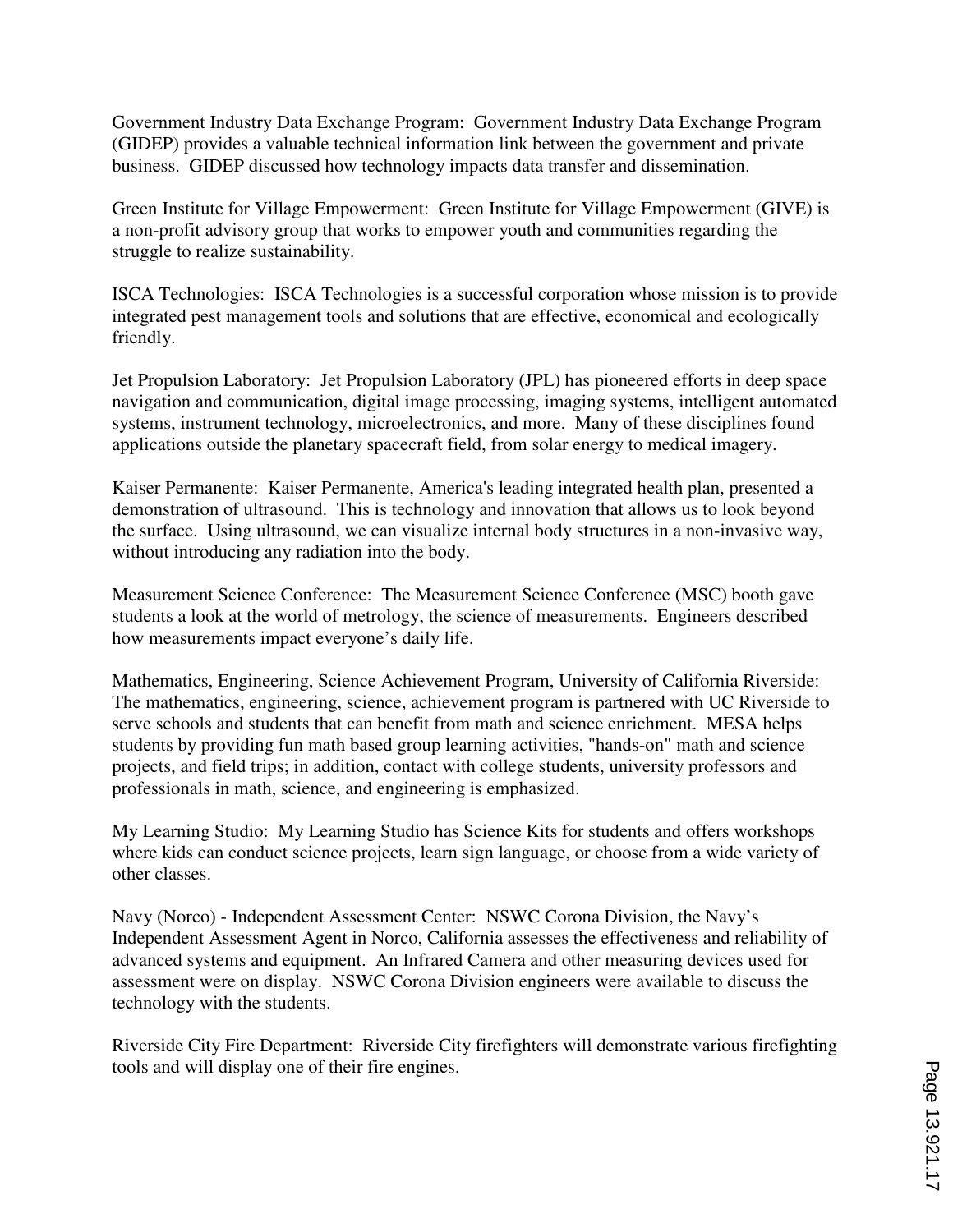Riverside Community College: RCC will be providing information about available educational opportunities in Occupational Education and discuss degree programs related to science and technology.

Riverside County Flood Control and Water Conservation Department: Provided information on water quality protection best management practices.

Riverside Public Library: Riverside Public Library provided useful information on the various types of library services that are offered to the community.

Riverside Public Library Foundation: The Library Foundation raises funds to ensure the excellence of library services for Riverside residents, such as COMP Riverside. COMP Riverside, A non-profit partnership, is making sure all Riverside students can afford computers and become good at using them.

Riverside Public Utilities: For over twenty years, Riverside Public Utilities has provided educational support to the approximately 100 schools within our service area, including most of the schools in Riverside and Alvord Unified School Districts as well as many private schools.

Science Fair Winners: Science Fair Winners from the Inland Empire will be on hand to exhibit and discuss their science projects.

Science and Technology Education Partnership: Science and Technology Education Partnership (STEP) serves as the catalyst that brings parents, schools, industry, and government together to provide innovative math, science, and technology education programs that inspire students to become America's future science and technology professionals.

Southern California, Society of Automotive Engineers: The Southern California Chapter will be presenting recent University student projects.

Traveling Space Museum: The TSM, Orion Mini-Shuttle, is a 12-foot-long, motion-controlled flight simulator that resembles the Space Shuttle and gives students the sensation of piloting a spacecraft in low Earth orbit. The same technology used to train real pilots is featured in this video-linked two-seat shuttlecraft.

Wathen Aviation High School: Wathen Aviation High School at Flabob Airport and Medical Office High School Academies in Riverside. River Springs will display information relating to Wathen Aviation High School, Young Eagles educational aviation program for children.

Western and Eastern Municipal Water Districts: Western Municipal Water District presents the H2Olympics, taking water awareness to a whole new level! The event consists of a series of activities that encourage students to learn about water's unique properties and conservation. Students will be involved in a fun, hands-on science learning experience!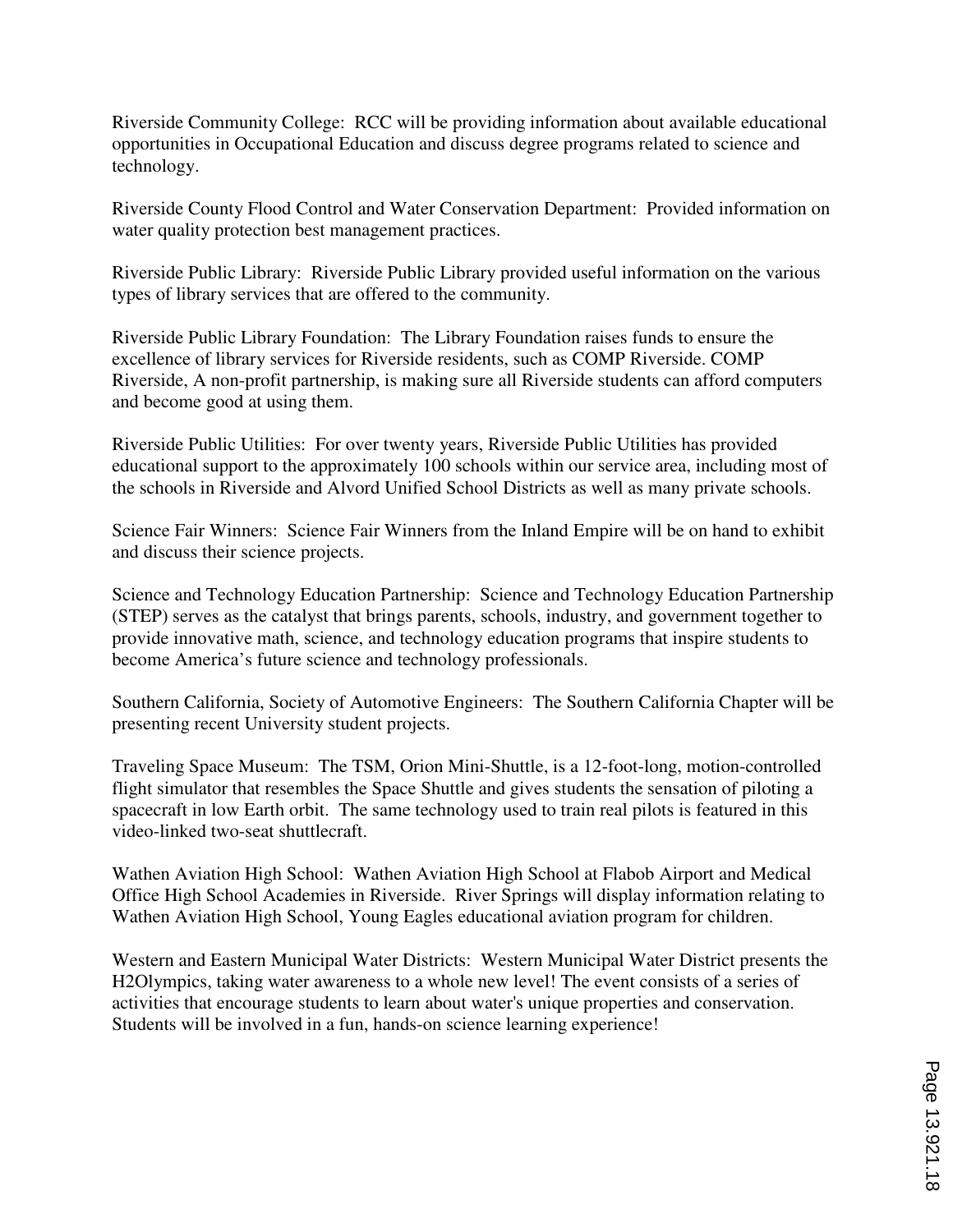

**Inspiring students** to pursue careers in science, math. engineering, and technology:

### **What Others Are Saying**

"I realized early on in my life that I needed extraordinary discipline to reach my goals. I know that math and science are not always easy subjects for children, so it is important to make these subjects fun and interesting. This way, children will pursue career choices that will help California remain the technology leader of the country and the world. I'll be back to see the breakthroughs the children discover through science and technology." *STEP 3 (2002) Conference Keynote Speaker, Governor Arnold Schwarzenegger*

"The STEP Conference is recognizing the need for improved math, science, and technology education for our children. This event gives kids a chance to see the fun side of these often difficult subjects."

### *Former First Lady of California, Gayle Wilson*

"The primary focus of the annual STEP Conference is not only to reinforce the importance of math and science education to our young students, but also to provide a forum for us all to work together – students, teachers, school administrators, community and business leaders, and high technology companies – toward the common goal of ensuring that the next generation fulfills their potential in mathematical, technological, and scientific discovery." *Congressman Ken Calvert*

"We must pave the way for students to become the workforce of the future with solid skills in math and science in order to compete in the  $21<sup>st</sup>$  century marketplace. I support efforts like STEP and the possibility it provides in stimulating today's children to become the innovators of tomorrow."

### *Riverside Mayor, Ron Loveridge*

"STEP exemplifies a model of how we can work together to provide schools the support they need, so that all of our children have the knowledge and skills necessary to lead successful lives. This effort is an excellent tool in capturing students' imagination." *Riverside County Superintendent of Schools, David Long* 

"Clearly, the demands of a high-tech workforce require solid math and science skills. As employment opportunities in science and engineering continue to increase, efforts like STEP will play a vital role in partnering with educators to prepare our children." *Dr. Susan Rainey, Superintendent – Riverside Unified School District* 

"Attracting the high-tech industry to our region will be a key in sparking economic growth as we continue to grow. Efforts like STEP ensure that we will have a skilled workforce available for these high-tech companies." *Darrell Talbert – Mayor Pro Tem, City of Corona*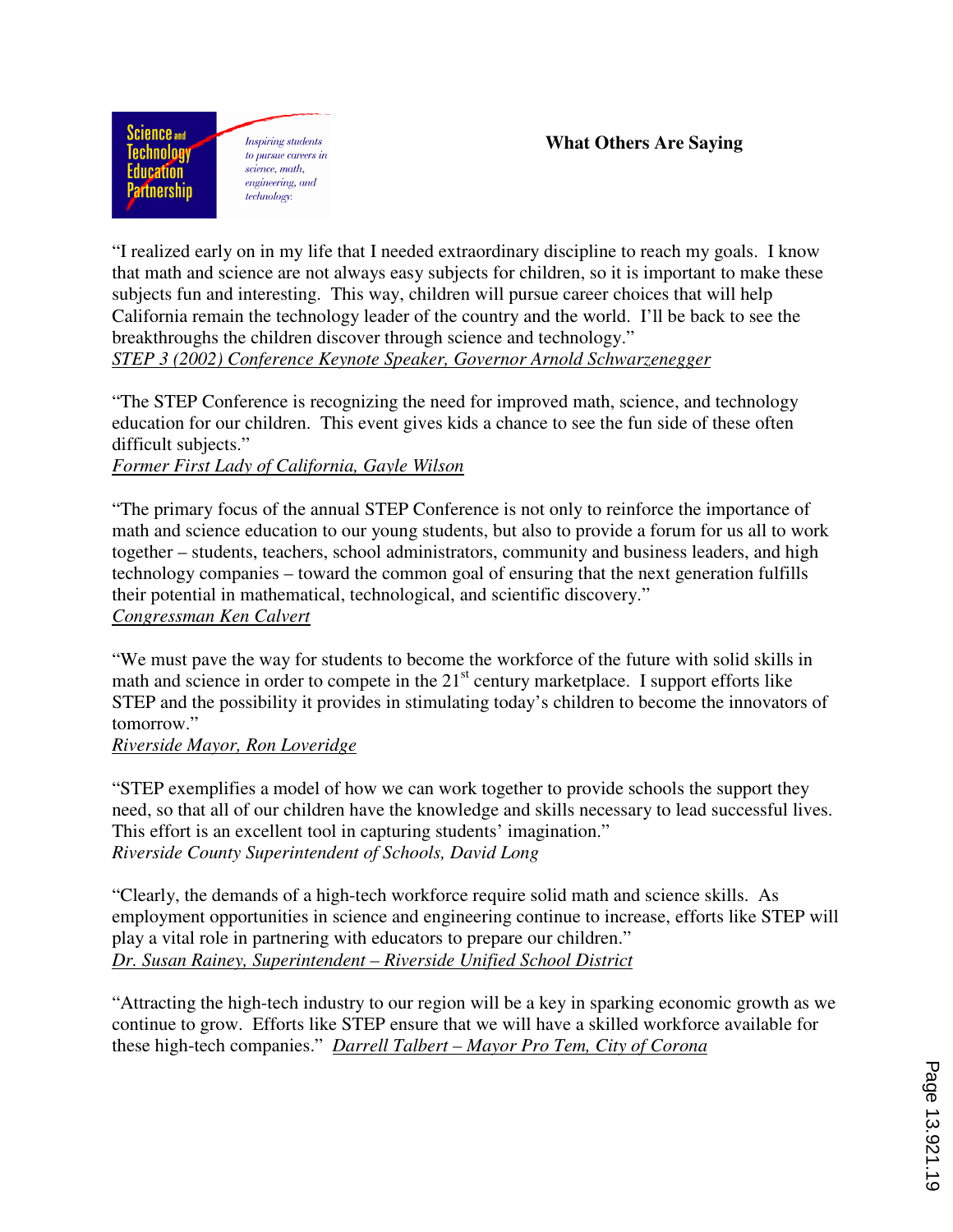

**Educational Outreach Programs** 

Since 2000, STEP has initiated a number of events and activities to increase student motivation, interest, and enthusiasm in science and technology. In addition to its annual conference, STEP is also involved in many worthwhile activities that take place throughout the year:

### **After School Science Clubs**

STEP donated \$6,900 to the Future Scientists and Engineers of America (FSEA) as seed money to start After School Science Clubs in local schools.

### **In Science and Technology Education Partnership Newsletter**

STEP publishes a newsletter for teachers, administrators, sponsors, and community leaders to provide updates on STEP activities, promote upcoming events, profile regional technology companies, and more.

#### **Poster and Essay Contests**

STEP sponsors annual poster and essay contests for students to engage their imagination and writing capabilities. STEP awards first, second, and third place cash award for: elementary, middle, and high school.

#### **Science Fair Savings Bonds**

Each year STEP awards a \$1,000 U.S. Savings Bond to a senior division student, a \$500 U.S. Savings Bond to a junior division student, and a \$200 U.S. Savings Bond to an elementary division student at the Inland Science and Engineering Fair for outstanding demonstration of scientific investigation. These awards are the largest of their kind in the largest regional science fair competition in California.

#### **Science Fair Car Giveaway Program**

In 2003, STEP announced a Car Giveaway Program at the State Science Fair Competition. Due to the generosity of Singh Chevrolet in Riverside, STEP was able to award a senior high school student, who was admitted to college, with a brand new Chevrolet for winning First Place at the State Science Fair in Los Angeles. This Car Giveaway value of \$16,000 accounted for more than 25% of the State's Science Fair awards. Danielle Robinson, who attended Norco High School, was the lucky winner!